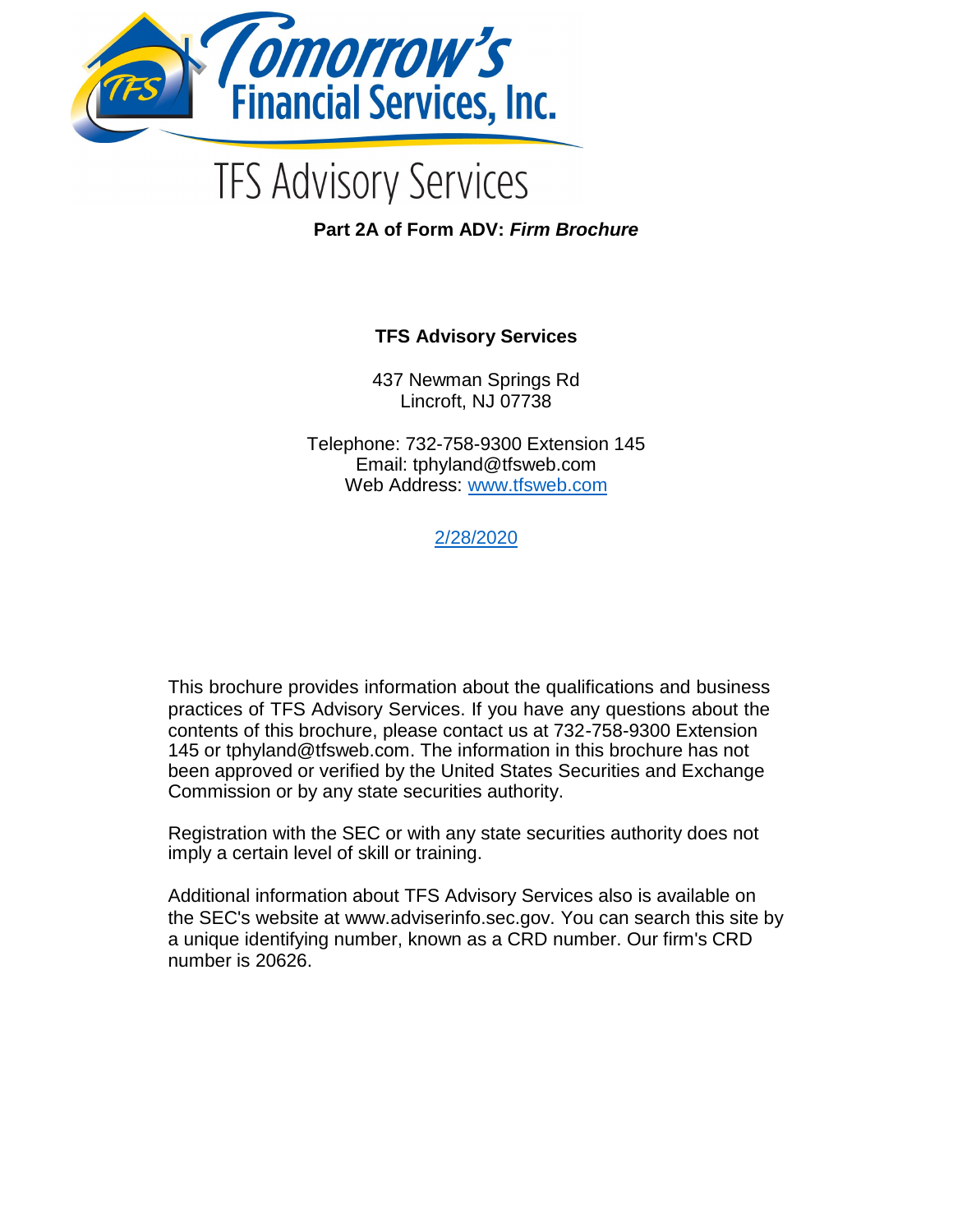# **Item 2 Material Changes**

This Firm Brochure, dated 03/30/2019, provides you with a summary of TFS Advisory Services' advisory services and fees, professionals, certain business practices and policies, as well as actual or potential conflicts of interest, among other things. This Item is used to provide our clients with a summary of new and/or updated information; we will inform of the revision(s) based on the nature of the information as follows.

1.Annual Update: We are required to update certain information at least annually, within 90 days of our firm's fiscal year end (FYE) of [December 31]. We will provide you with either a summary of the revised information with an offer to deliver the full revised Brochure within 120 days of our FYE or we will provide you with our revised Brochure that will include a summary of those changes in this Item.

2.Material Changes: Should a material change in our operations occur, depending on its nature we will promptly communicate this change to clients (and it will be summarized in this Item). "Material changes" requiring prompt notification will include changes of ownership or control; location; disciplinary proceedings; significant changes to our advisory services or advisory affiliates - any information that is critical to a client's full understanding of who we are, how to find us, and how we do business.

The following summarizes new or revised disclosures based on information previously provided in our Firm Brochure dated 03/31/2019:

This Firm Brochure has been prepared according to the SEC's new requirements and rules. As you will see, this document is a narrative that is substantially different in form and content, and includes some new information that we were not previously required to disclose.

After our initial filing of this Brochure, this Item will be used to provide our clients with a summary of new and/or updated information. We will inform you of the revision(s) based on the nature of the updated information.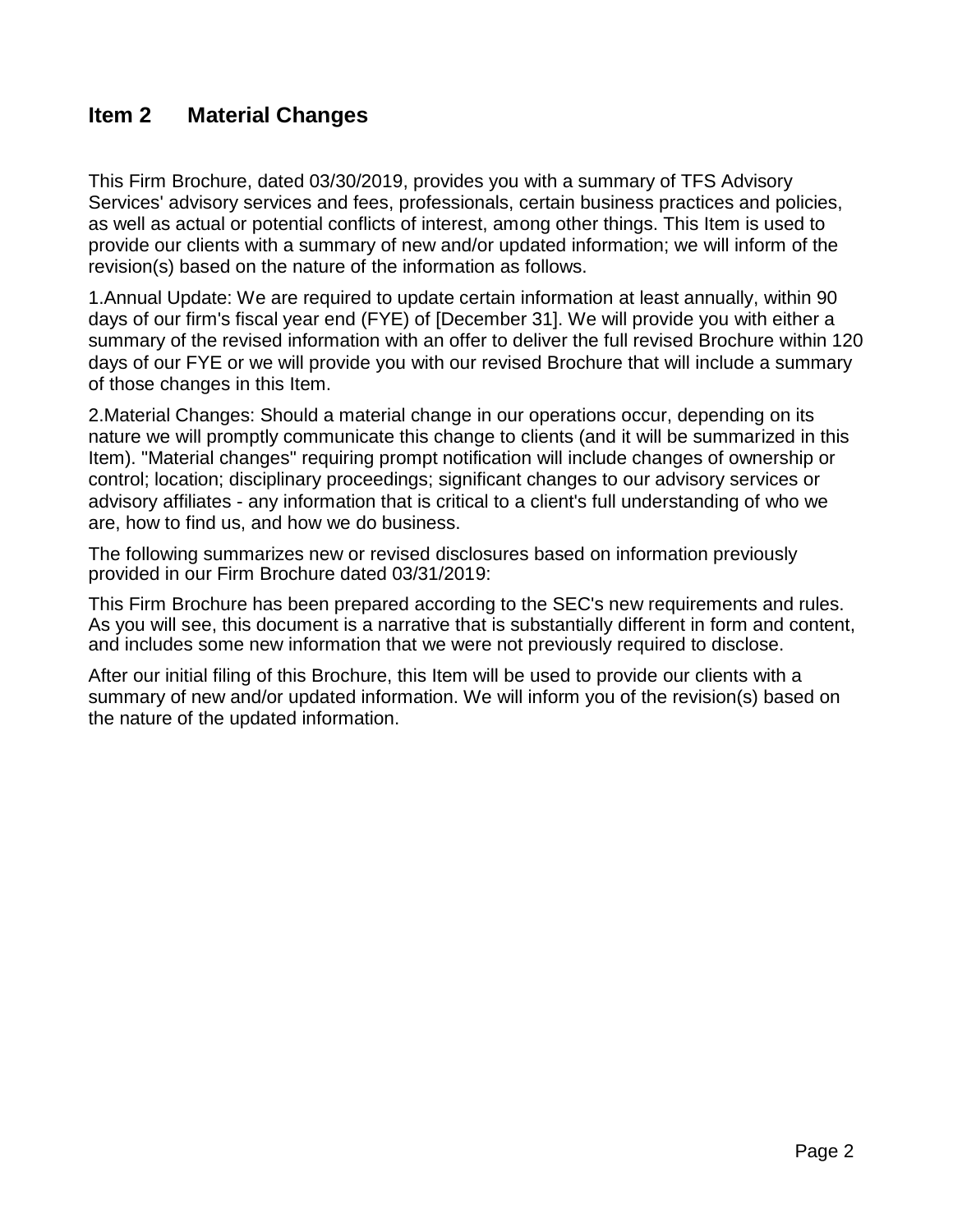# **Item 3 Table of Contents**

| Item 1            | Cover Page                                                                               | 1              |
|-------------------|------------------------------------------------------------------------------------------|----------------|
| Item <sub>2</sub> | <b>Material Changes</b>                                                                  | $\overline{2}$ |
| Item 3            | <b>Table of Contents</b>                                                                 | 3              |
| Item 4            | <b>Advisory Business</b>                                                                 | $\overline{4}$ |
| Item 5            | <b>Fees and Compensation</b>                                                             | 15             |
| Item 6            | Performance-Based Fees and Side-By-Side Management                                       | 25             |
| Item 7            | <b>Types of Clients</b>                                                                  | 26             |
| Item 8            | Methods of Analysis, Investment Strategies and Risk of Loss                              | 26             |
| Item 9            | Disciplinary Information                                                                 | 29             |
| Item 10           | <b>Other Financial Industry Activities and Affiliations</b>                              | 29             |
| Item 11           | Code of Ethics, Participation or Interest in Client Transactions and Personal<br>Trading | 32             |
| Item 12           | <b>Brokerage Practices</b>                                                               | 34             |
| Item 13           | <b>Review of Accounts</b>                                                                | 36             |
| Item 14           | <b>Client Referrals and Other Compensation</b>                                           | 39             |
| Item 15           | Custody                                                                                  | 39             |
| Item 16           | <b>Investment Discretion</b>                                                             | 39             |
| Item 17           | <b>Voting Client Securities</b>                                                          | 40             |
| Item 18           | <b>Financial Information</b>                                                             | 40             |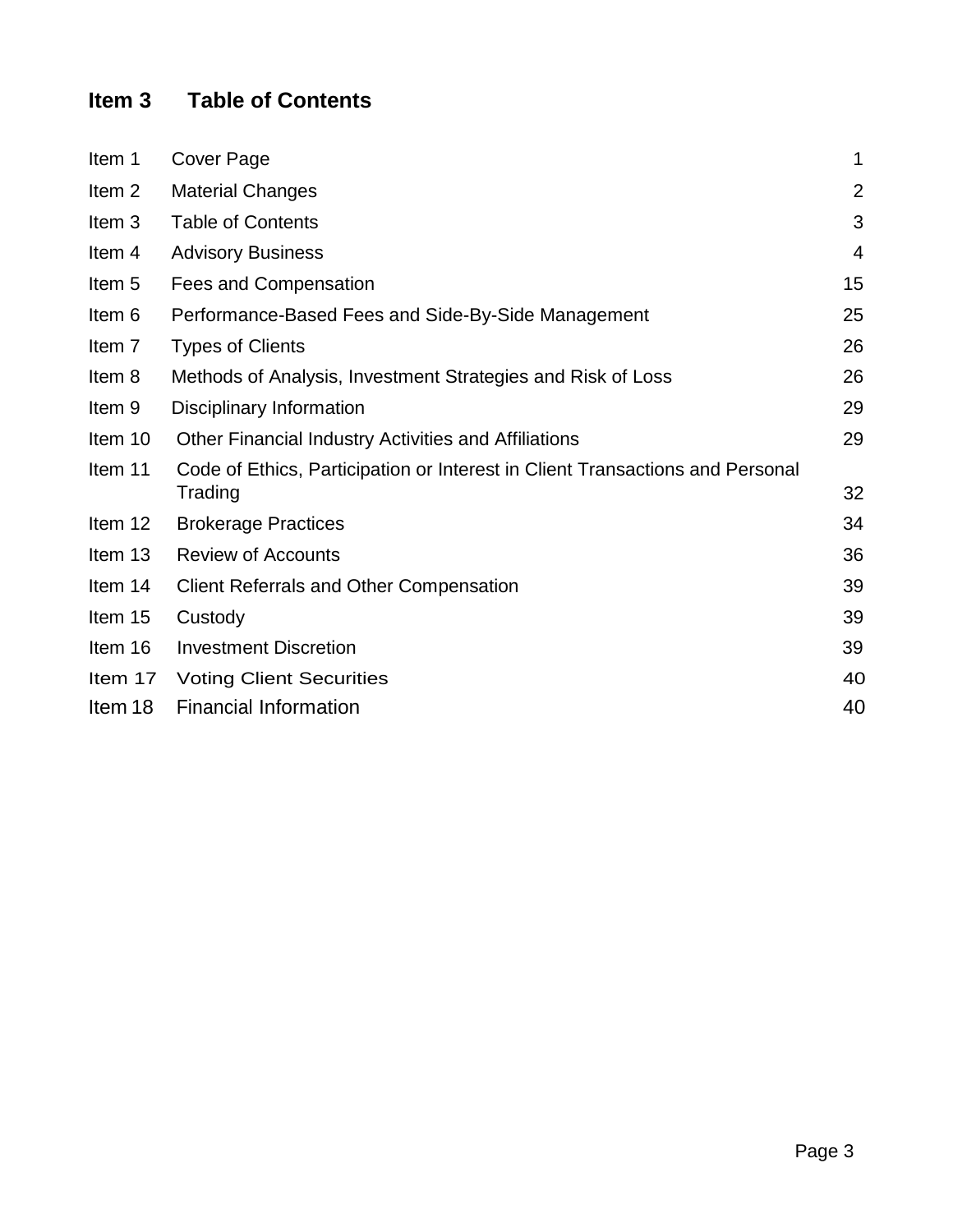# **Item 4 Advisory Business**

TFS Advisory Services is a SEC-registered investment advisor with its principal place of business located in Lincroft, New Jersey. TFS has been conducting advisory business since 1997, through TFS Advisory Services, a division of TFS Securities, Inc., a wholly owned subsidiary of Tomorrow's Financial services, formerly known as Innovative Market Trends and TFS Portfolio Advisory Services.

Tomorrow's Financial Services, Inc. is owned by Thomas P. Hyland.

We provide a wide array of advisory services to our clients in which both proprietary and nonproprietary investment options are made available. We may manage these advisory accounts on a discretionary and/or non-discretionary basis.

We offer these services to individuals, pension and profit sharing plans, trusts, estates and/or charitable organizations and also corporations and/or other business entities.

The Registrant participates in advisory programs as portfolio manager, advisor, co-advisor or solicitor depending on the program and depending on the needs or direction of its clients. Clients should discuss with their advisor what roles are appropriate, and what programs are appropriate for their investment objectives and risk tolerances. The Registrant also may select other investment advisors for its clients, in particular by advising clients regarding Independent Managers or Third Party Asset Management Programs ("TAMPs") or by referral arrangements. To the extent the Registrant utilizes an Independent Manager or a Third Party Money Manager, the Registrant shall provide the Independent Manager or Third Party Money Manager with each client's particular investment objective and risk tolerance. Any changes in the client's financial situation or investment objectives reported by the client to the Registrant shall be communicated to the Independent Manager or Third Party Money Manager within a reasonable period of time.

Of the funds managed by and/or through the services provided by TFS Advisory Services, the majority are considered "Investment Supervisory Services" meaning we provide continuing advice as to the investment of funds on the basis of the individual needs of each client. These services will generally include the following types of asset management services:

**Individual Portfolio Management** - we provide asset management of client funds based on the individual needs of the client. The Investment Advisor Representative initially determines the client's financial objectives, time horizons, restrictions, etc; develops the client's personal investment plan; then creates and manages a customized portfolio based on that plan.

**Model Portfolio Management** - we provide portfolio management services to clients using model asset allocation portfolios. Each model portfolio is designed to meet a particular investment goal. The Investment Advisor Representative initially determines the client's financial objectives, time horizons, restrictions, etc; and determines if the model portfolio is suitable for the client. Once a suitable model is determined, the portfolio is managed based on the portfolio's goals, rather than on each client's individual needs.

**Third Party Money Managers** - TFS Advisory Services does not directly manage these client assets. Each Investment Advisor Representative may outsource the management of client funds to an outside money manager who may utilize an investment strategy, which after discussions with the client, may be deemed the closest in line with the client's investment goals and objectives.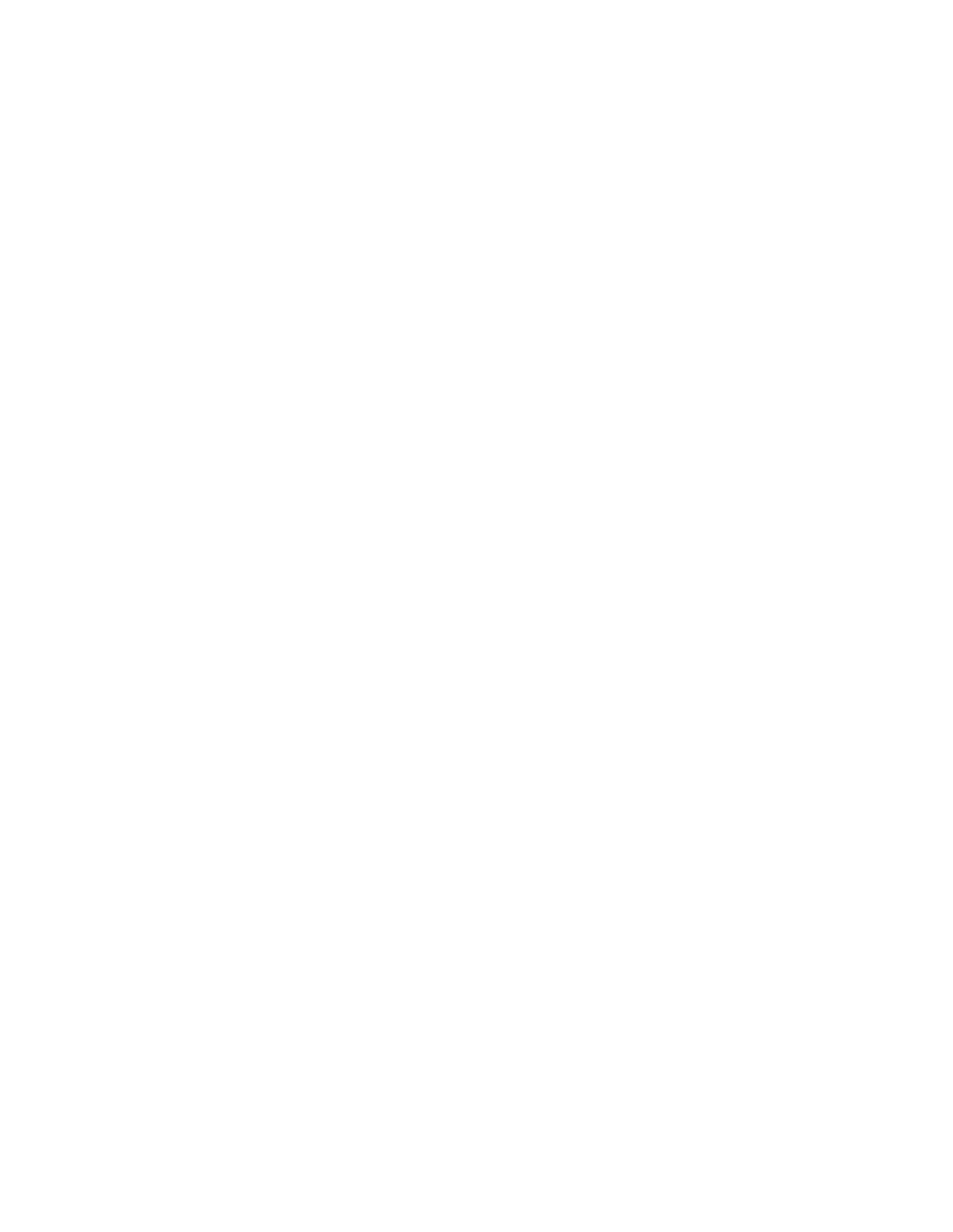#### **INVESTMENT SUPERVISORY SERVICES ("ISS") INDIVIDUAL PORTFOLIO MANAGEMENT**

Our firm provides continuous advice to a client regarding the investment of client funds based on the individual needs of the client. Through personal discussions in which goals and objectives based on a client's particular circumstances are established, we develop a client's personal investment policy and create and manage a portfolio based on that policy. During our data-gathering process, we determine the client's individual objectives, time horizons, risk tolerance, and liquidity needs. As appropriate, we also review and discuss a client's prior investment history, as well as family composition and background.

We manage these advisory accounts on a discretionary and/or non-discretionary basis and offer both proprietary and non-proprietary alternatives to the client. Account supervision is guided by the client's stated objectives (i.e., maximum capital appreciation, growth, income, or growth and income), as well as tax considerations.

We offer TFS Perspectives, an asset -based fee account with no commissions or transaction fees to the client. The client, or the investment advisor representative, depending on the agreement signed, may conduct transactions in a wide variety of securities and periodically adjust portfolio holdings as circumstances dictate - for a single asset-based fee.

Clients from time to time may impose reasonable restrictions on investing in certain securities, types of securities, or industry sectors. The firm may not be able to accommodate all requests.

Our investment recommendations are limited to specific products or services offered by a broker-dealer or insurance company and will generally include advice regarding the following securities:

Exchange-listed securities

Securities traded over-the-counter

Variable life insurance

Variable annuities

Mutual fund shares

Corporate debt securities (other than commercial paper)

Certificates of deposit

Municipal securities

US Government securities

Interests in partnerships investing in real estate

Exchanged Traded Funds

Separately Managed Accounts

**Other** 

Because some types of investments involve certain additional degrees of risk, they will only be implemented/recommended when consistent with the client's stated investment objectives, tolerance for risk, liquidity and suitability.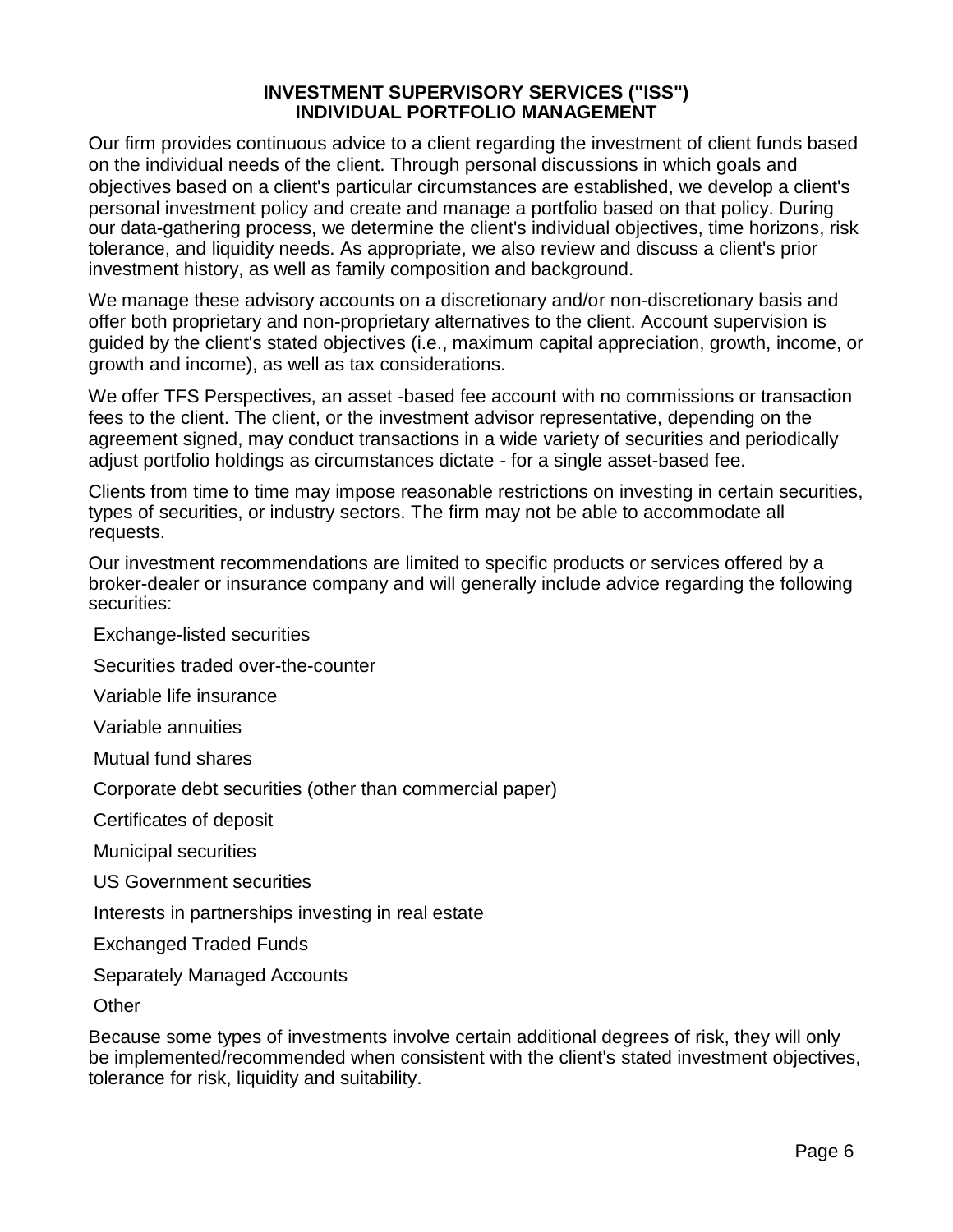#### **INVESTMENT SUPERVISORY SERVICES ("ISS") PROPRIETARY MODEL PORTFOLIO MANAGEMENT**

Our firm provides portfolio management services to clients using model asset allocation portfolios. Our clients have access to these models through our proprietary program branded as "Buy/Hold Plus". Each model portfolio is comprised of mutual funds and/or Exchanged Traded Funds and is designed to meet a specified range of risk tolerance and/or time horizon in connection with a client's broad based investment goals. Investments in our Buy/Hold Plus program are based on one of five models and combine traditional asset allocation with our proprietary manager selection process to determine the best performing fund within each asset class. Managers are screened quarterly and portfolios are conditionally re-balanced according to predetermined allocations. The five models and their respective allocations are as follows:

#### **Models:**

Conservative - 20% stock funds, 78% bond funds, 2% cash Moderately Conservative - 45% stock funds, 53% bond funds, 2% cash Moderate - 65% stock funds, 33% bond funds, 2% cash Moderately Aggressive - 75% stock funds, 23% bond funds, 2% cash Aggressive - 86% stock funds, 12% bond funds, 2% cash

These advisory accounts are managed on a discretionary basis.

Through personal discussions with the client and the use of an investment policy statement questionnaire in which the client's goals and objectives are established, we determine if the model portfolio is suitable to the client's circumstances. Once we determine the suitability of the portfolio, the portfolio is managed based on the portfolio's goal, rather than on each client's individual needs. Clients do not have the opportunity to place reasonable restrictions on these types of investments held in their account. Clients retain individual ownership of all securities.

Our investment recommendations are limited to the specific products or services offered by a broker dealer or insurance company and will generally include advice regarding the following securities:

Exchange-listed securities

Securities traded over-the-counter

Mutual Funds

Exchanged Traded Funds

Variable Annuities

Because some types of investments involve certain additional degrees of risk, they will only be implemented/recommended when consistent with the client's stated investment objectives, tolerance for risk, liquidity and suitability.

To ensure that our initial determination of an appropriate portfolio remains suitable and that the account continues to be managed in a manner consistent with the client's financial circumstances, we will: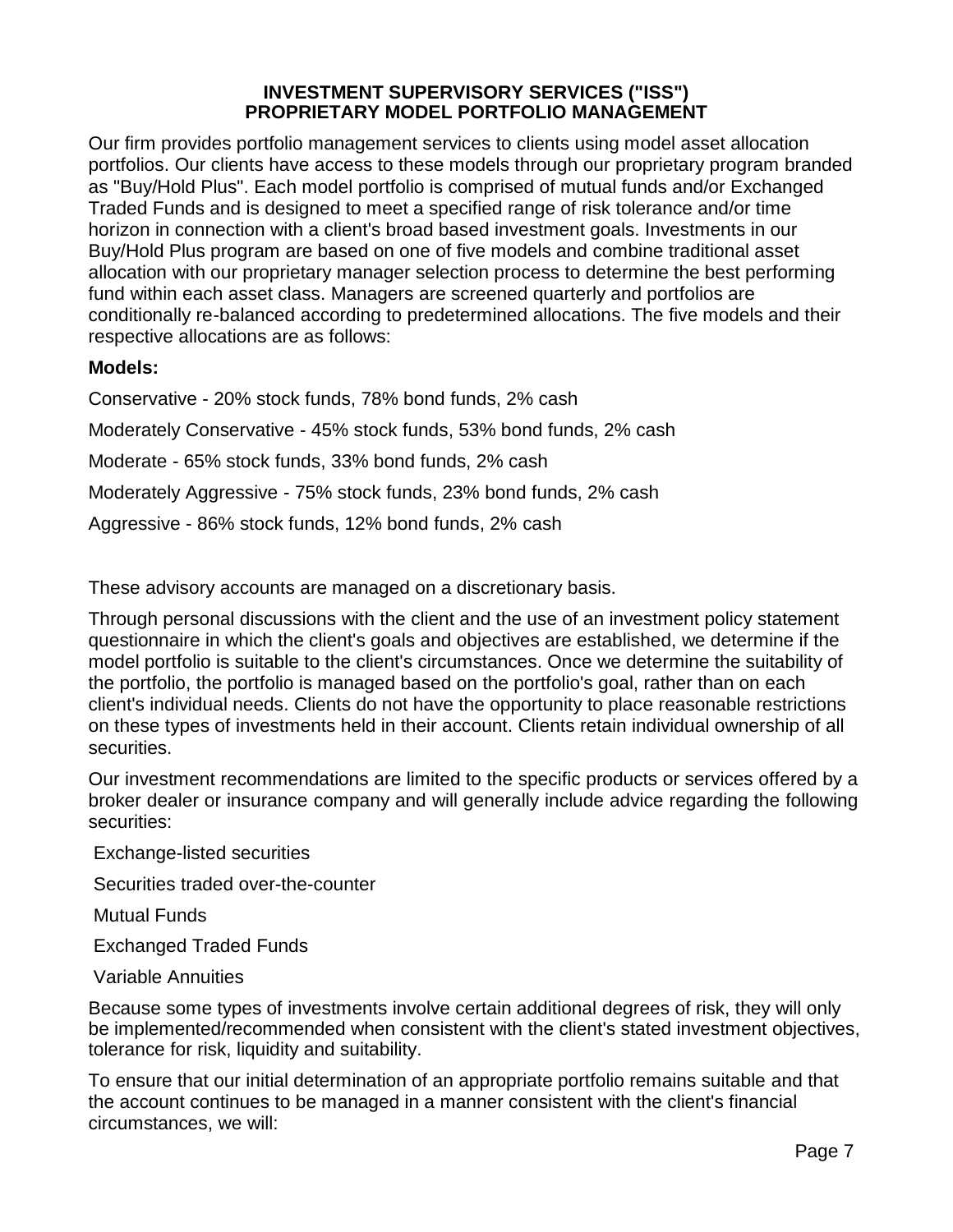- 1. Periodically contact each participating client to determine whether there have been any changes in the client's financial situation or investment objectives;
- 2. Be reasonably available to consult with the client
- 3. Encourage clients to contact us immediately should there be a change of their financial situation; and
- 4. Maintain client suitability information in each client's file.

In addition, each introducing investment advisor representative remains in close contact with their respective clients to update various financial information and determine continued suitability.

#### **INVESTMENT SUPERVISORY SERVICES ("ISS") NON PROPRIETARY MODEL PORTFOLIO MANAGEMENT**

Our individual advisory representatives may provide portfolio management services to clients using model asset allocation portfolios. These models may be managed to a specific portfolio goal.

The individual advisory representatives manage these advisory accounts on a discretionary or non-discretionary basis. Account supervision is guided by the client's stated objectives (i.e., maximum capital appreciation, growth, income, or growth and income), as well as tax considerations.

Through personal discussions with the client in which the client's goals and objectives are established, the individual advisor representative determines if the model portfolio is suitable to the client's circumstances. Once they determine the suitability of the portfolio, the portfolio is managed based on the portfolio's goal, rather than on each client's individual needs. Clients, nevertheless, typically have the opportunity to place reasonable restrictions on the types of investments to be held in their account. Clients retain individual ownership of all securities.

These investment recommendations are limited to the specific product or service offered by a broker dealer or insurance company and will generally include advice regarding the following securities:

Exchange-listed securities

Securities traded over-the-counter

Mutual fund shares

Exchanged Traded Funds

Variable Annuities

Because some types of investments involve certain additional degrees of risk, they will only be implemented/recommended when consistent with the client's stated investment objectives, tolerance for risk, liquidity and suitability.

In some cases, investment advisory representatives may incorporate alternative strategies designed to limit risk but also capture upside potential in both up and down markets. There is no assurance that these strategies will be successful or that any attempted performance goals will be achieved.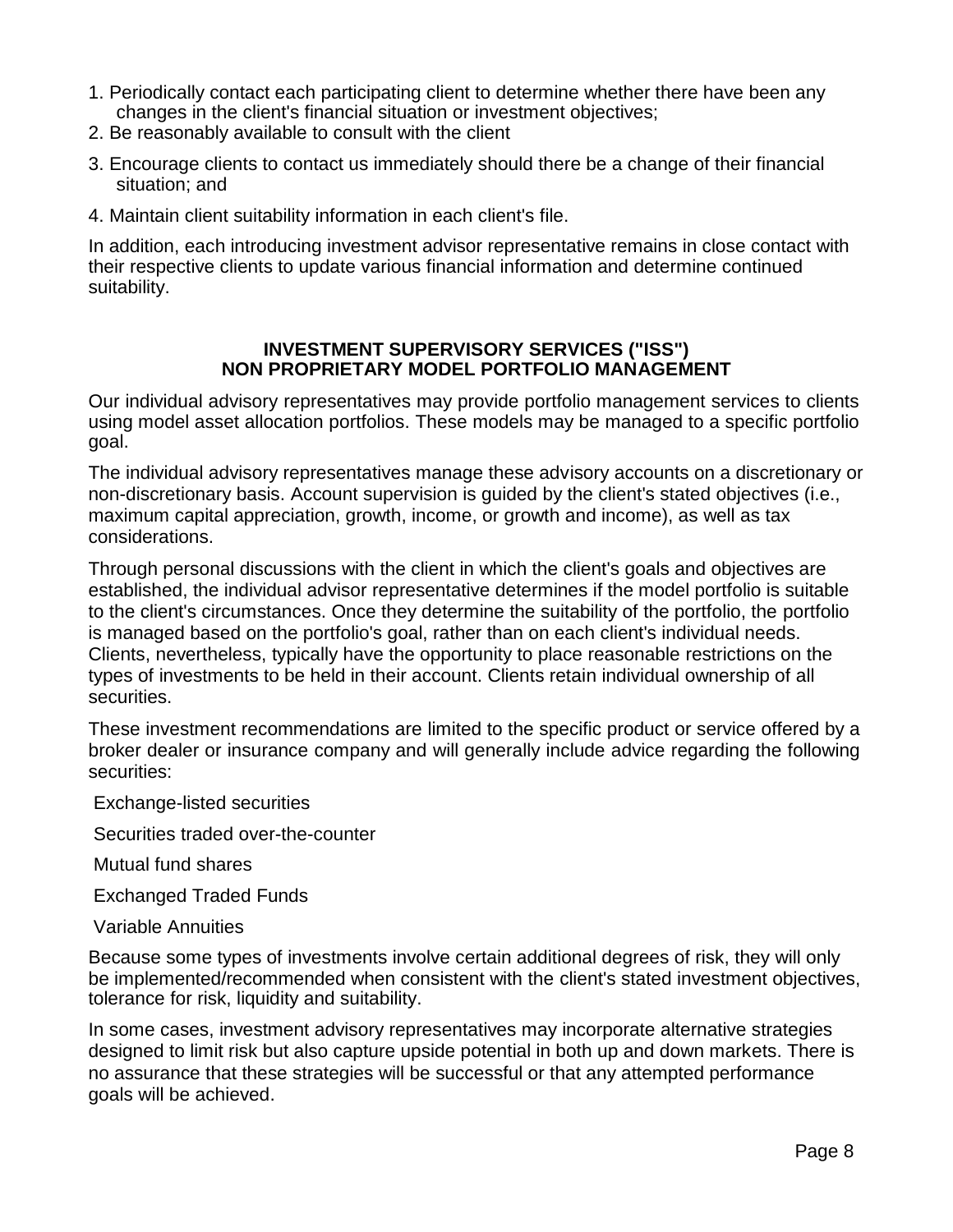These strategies may include the use of exchange traded funds that offer leverage or that are designed to perform Inversely to the index or benchmark they track-or both. Our investment advisory representatives are sure to ascertain a client's suitability prior to the use of such instruments or trading strategies, based on a full understanding of the terms and features of the product or strategy recommended.

Typically, such products are utilized in sophisticated trading strategies and are highly complex in nature and are disclosed to the clients of TFS Advisory Services as such. In addition, due to the effects of compounding, their performance over longer periods of time can differ significantly from their stated daily objective. Therefore, inverse and/or leveraged ETFs that are reset daily may not be suitable for retail investors who plan to hold them for longer than one trading session.

To ensure that initial determination of an appropriate portfolio remains suitable and that the account continues to be managed in a manner consistent with the client's financial circumstances, we will:

- 1. Periodically send written reminders to each Model Portfolio Management Services client requesting any updated information regarding changes in the client's financial situation and investment objectives;
- 2. Periodically contact each participating client to determine whether there have been any changes in the client's financial situation or investment objectives, and whether the client wishes to impose investment restrictions or modify existing restrictions;
- 3. Be reasonably available to consult with the client
- 4. Encourage clients to contact us immediately should there be a change of their financial situation; and
- 5. Maintain client suitability information in each client's file.

#### **PENSION CONSULTING SERVICES**

We also provide several advisory services separately or in combination. While the primary clients for these services will be pension, profit sharing and 401(k) plans, we offer these services, where appropriate, to individuals and trusts, estates and charitable organizations. Pension Consulting Services are comprised of an array of services. Clients may choose to use any or all of these services.

TFS Advisory Services provides services to assist plan sponsors, plan trustees and investment committees to meet their ERISA fiduciary responsibilities. TFS Advisory Services provides these services under ERISA 3(21) AND ERISA 3(38). Under these sections, clients can engage TFS Advisory Services and / or a third party manager to provide investment advisory services. By doing so, TFS Advisory Services and / or the third party manager will share fiduciary responsibility with plan trustees and investment committees as it relates to the assets TFS Advisory Services is under agreement to provide investment management or advisory services. As part of a client's fiduciary team, TFS Advisory Services provides the investment expertise to implement the plans investment policies and objectives.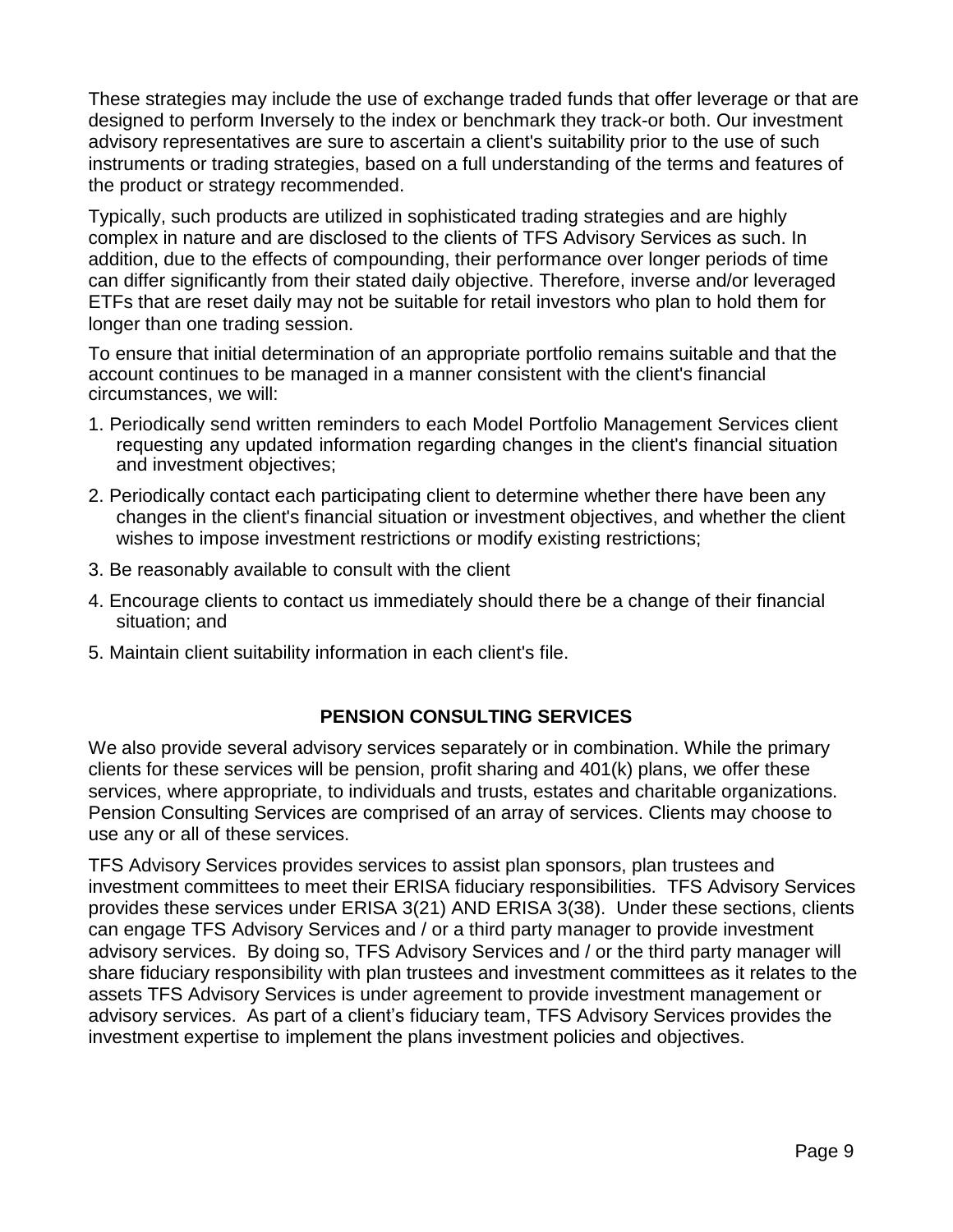### **TFS Advisory Services acting as an advisor under ERISA 3(21)**

For the purpose of ERISA 3(21), TFS Advisory Services does not exercise any discretionary authority or control respecting management of the plan or management or disposition of its assets or have any discretionary authority or discretionary responsibility in the administration of the plan. Therefore, TFS Advisory Services is not a "fiduciary", pursuant to ERISA except to the extent it renders "investment advice" to the plan within the meaning of section 3(21) of ERISA and Department of Labor regulations there under. The participants are responsible for any individual investment selections made under the plan. Under ERISA 3(21), TFS Advisory Services acts as the advisor making investment recommendations, but it is ultimately up to the plan sponsor to decide whether and how to implement these recommendations.

Furthermore, under ERISA 3(21), the participants are responsible for any individual investment selections made under the plan.

#### **TFS Advisory Services acting as an advisor under ERISA 3(38)**

For the purpose of ERISA 3(38), TFS Advisory services or other designated third-party manager serves as the investment manager, who exercises discretionary authority with regard to the model portfolios it develops and with regard to the mutual funds and other investment vehicles that it selects for investment under the Plan.

Under ERISA 3(38), TFS Advisory Services or other designated third-party manager acts as the advisor with discretionary authority with regard to the investments managed for the plan, allowing the plan sponsor to transfer liability under his code section for selecting, monitoring, and replacing the investment options to TFS Advisory Services or other designated third-party investment manager.

#### **PENSION SERVICES CONSULTING**

TFS Advisory Services provides services to assist plan sponsors, plan trustees, investment committees and financial advisors to meet ERISA fiduciary responsibilities under 404(c). These consulting services range from the development of Investment Policy Statements to the delivery Participant Communication services.

#### *Investment Policy Statement Preparation (hereinafter referred to as ''IPS''):*

TFS Advisory Services will develop a Statement of Investment Policy for your retirement plan that provides the guidelines for selecting and evaluating investments offered in your plan. TFS Advisory Services will work with the organization to create an Investment Policy Statement consistent with ERISA guidelines. The Policy will document the plan's objectives and set into writing the plan's investment policies regarding investment selection, monitoring, benchmarking, and de-selection.

#### *Manager Selection:*

TFS Advisory Services and certain third-party designees provide investment manager research, benchmarking and selection process is a fully integrated process designed to select asset managers for each asset class and style to be represented within the plan. Our quantitative and qualitative screening ensures that each manager meets standards for style consistency, risk adjusted performance, consistency of performance and low expenses. Our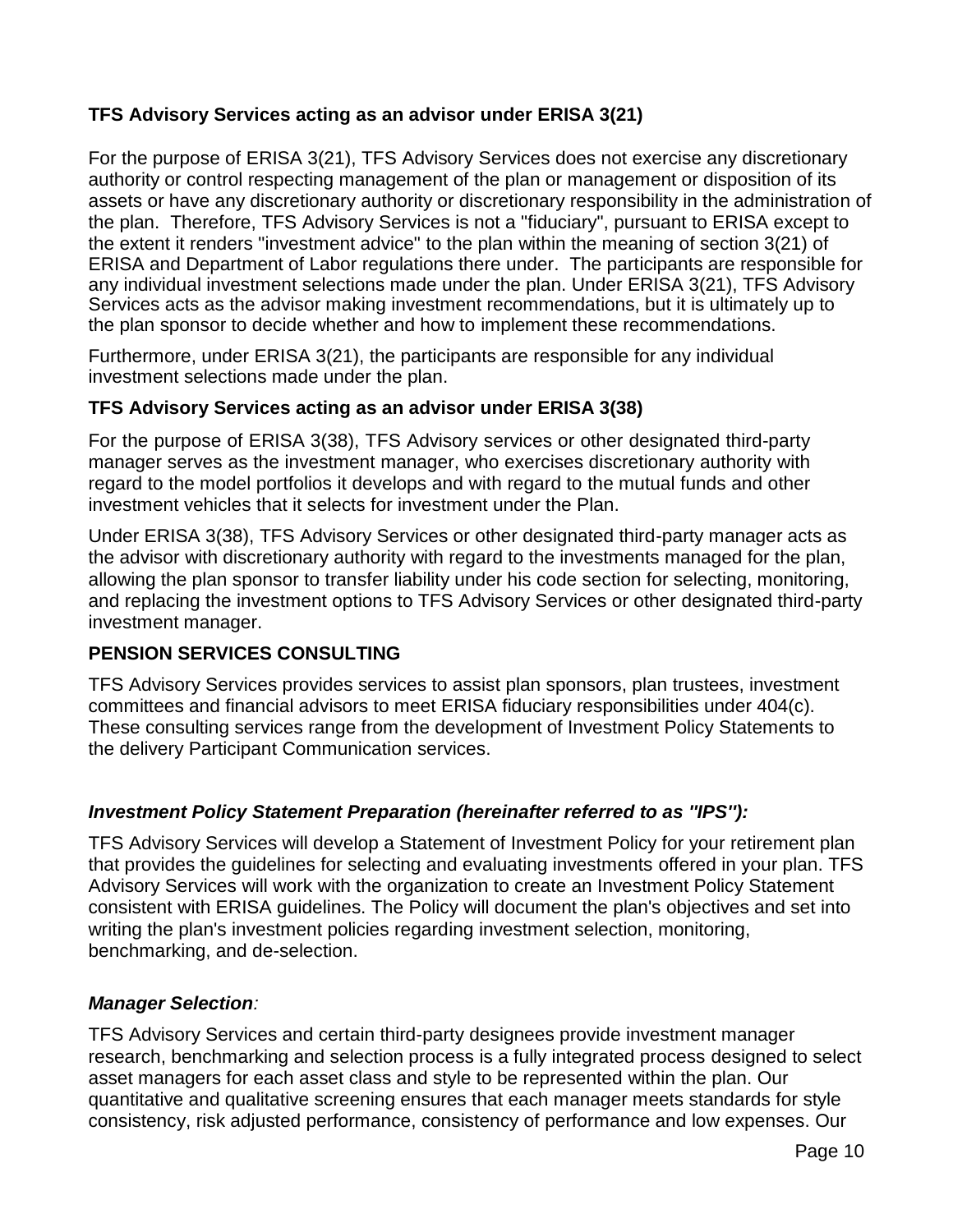team further assess the philosophy behind the numbers, the process by which it is implemented and most importantly - the people who manage the portfolios.

#### *Monitoring of Investment Performance:*

TFS Advisory Services or other designated third-party manager will establish and manage a process to select, de-select, and monitor investments offered to plan participants. TFS Advisory Services or its designated third-party managers will evaluate the plan's current offering by benchmarking the investment return, risk, and expenses to its peers and relative indices, by providing an assessment of asset class overlap or gaps, and by evaluating overall investment offering to the plan's current investment policy statement.

#### *Trustee & Investment Committee Meetings:*

TFS Advisory Services meets regularly with the Plan Trustees & Investment Committees to document the performance of the plan's investments and to make any recommendations that may be appropriate for changes. These meetings are documented and become part of the plan's due diligence file.

#### *Employee Communications:*

TFS Advisory Services will provide group meetings and individual participant meetings to help participants achieve better financial results. The schedule, timing and number of meetings shall be determined prior to contract acceptance.

For pension, profit sharing and 401(k) plan clients with individual plan participants exercising control over assets in their own account (''self-directed plans''), we may also provide occasional educational support and investment workshops designed for the plan participants. The nature of the topics to be covered will be determined by us and the client under the guidelines established in ERISA Section 404(c).

#### *Employer Sponsored Retirement Plans (401(k) Plus)*

We also offer clients of TFS Advisory Services a proprietary 401(k) plan solution that allows us to manage the assets within a participant's employer sponsored 401(k), pension or profit sharing plan. This program is co-branded and subadvised by RMS "Retirement Management Systems", an SEC Registered Investment Advisor, located at 441 Defense Highway, Suite C, Annapolis, MD 21404 (888) 870-7674.

RMS currently has approximately \$1 billion of defined contribution assets under management.

Participation in this program does not allow breakpoints or linking with other TFS Advisory Services accounts. The program typically charges a flat annual fee, based on the range of assets in the participants plan.

#### **THIRD PARTY MANAGER PROGRAMS**

We also offer advisory management services to our clients through Third Party Manager Programs (hereinafter, "Programs").

Our firm may provide the client with an asset allocation strategy developed through personal discussions in which goals and objectives based on the client's particular circumstances are established. This asset allocation strategy is drafted into the client's Personal Investment Policy Statement ("PIPS").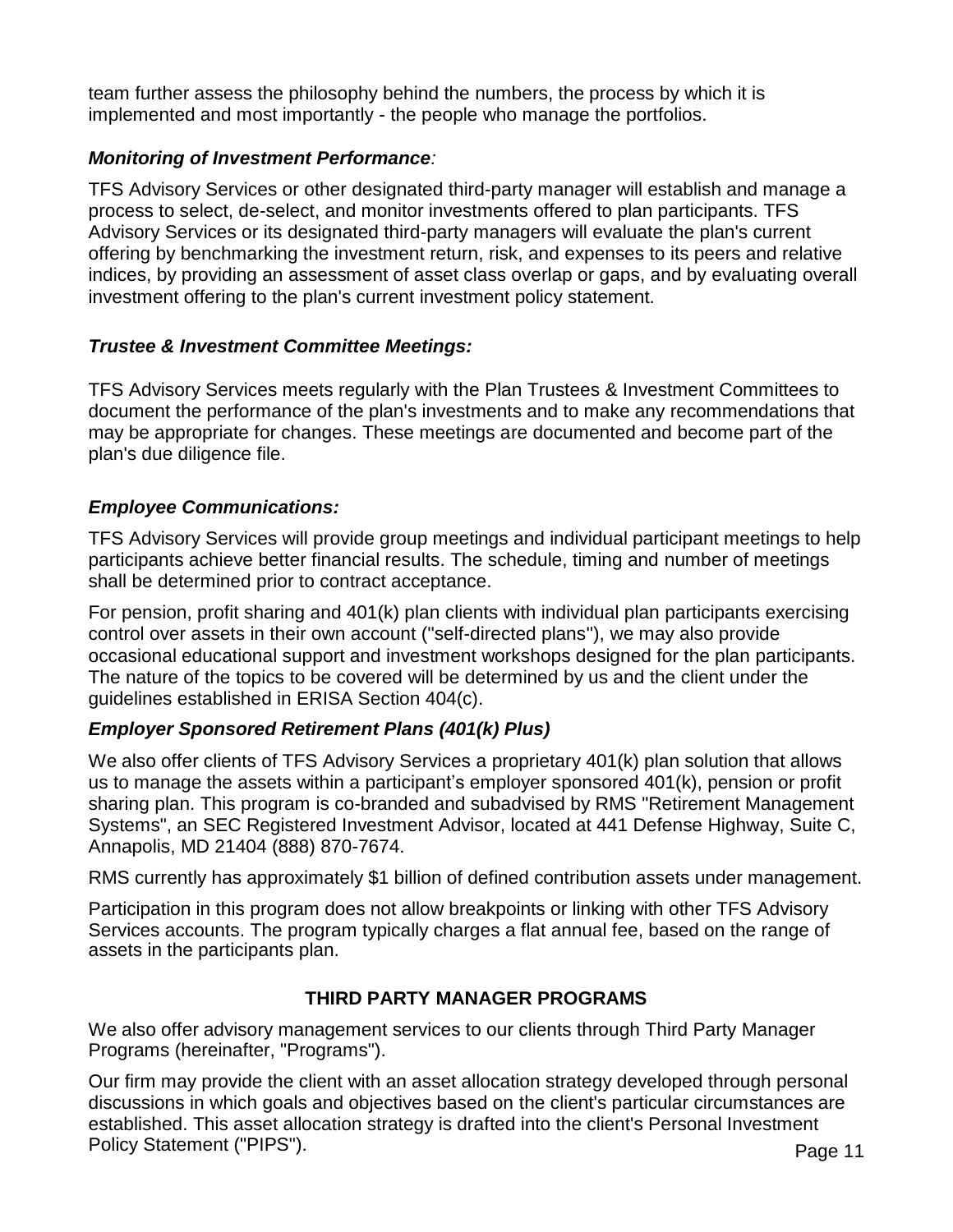Based on the client's individual circumstances and needs (as exhibited in the client's PIPS) we will then perform management searches of various unaffiliated registered investment advisors/ third party managers to identify which registered investment advisor's portfolio management style is appropriate for that client. Factors considered in making this determination include account size, risk tolerance, the opinion of each client and the investment philosophy of the selected registered investment advisor. Clients should refer to the selected registered investment advisor's Firm Brochure or other disclosure document for a full description of the services offered. We are available to meet with clients on a regular basis, or as determined by the client, to review the account.

Once we determine the most suitable investment advisor(s) for the client, we may re-affirm the client's investment profile by completing the selected managers PIPS (if applicable). The third party adviser(s) then creates and manages the client's portfolio based on the client's individual needs as exhibited in the PIPS.

We monitor the performance of the selected registered investment advisor(s). If we determine that a particular selected registered investment advisor(s) is not providing sufficient management services to the client, or is not managing the client's portfolio in a manner consistent with the client's PIPS, we may suggest that the client contract with a different registered investment advisor and/or program sponsor. Under this scenario, our firm assists the client in selecting a new registered investment advisor and/or program. However, any move to a new registered investment advisor and/or program is solely at the discretion of the client.

#### *Third Party Asset Management Programs ("TAMPS")*

Third Party Asset Management Programs ("TAMPS") The Registrant may recommend or select other investment advisors for its clients generally through Third Party Asset Management Programs ("TAMPs"). Envestnet Asset Management, Inc. ("Envestnet") makes available advisory services and programs of third party investment advisors. Through these TAMPs, the Registrant's representatives provide ongoing investment advice to clients that is tailored to the individual needs of the client. As part of these TAMP services, the representative typically obtains the necessary financial data from the client, assists the client in determining the suitability of the program, assists the client in setting an appropriate investment objective and risk tolerance and assists the client in opening an account with the TAMP. In addition, depending on the type of program, the representative may assist the client to select a model portfolio of securities designed by the TAMP or select a portfolio management firm to provide discretionary asset management services. It is the third party investment advisor (and not Registrant's representative) that has client authority to purchase and sell securities on a discretionary or non-discretionary basis pursuant to investment objective chosen by the client. This authorization will be set out in the TAMP client agreement. The Brochure for the particular TAMP will explain whether clients may impose restrictions on investing in certain securities or types of securities. In particular, the Registrant currently offers advisory services through TAMPs sponsored by,a variety of well diversified asset managers. Clients should refer to the Brochure, client agreement and other account paperwork for each TAMP for more detailed information about the services available under the program.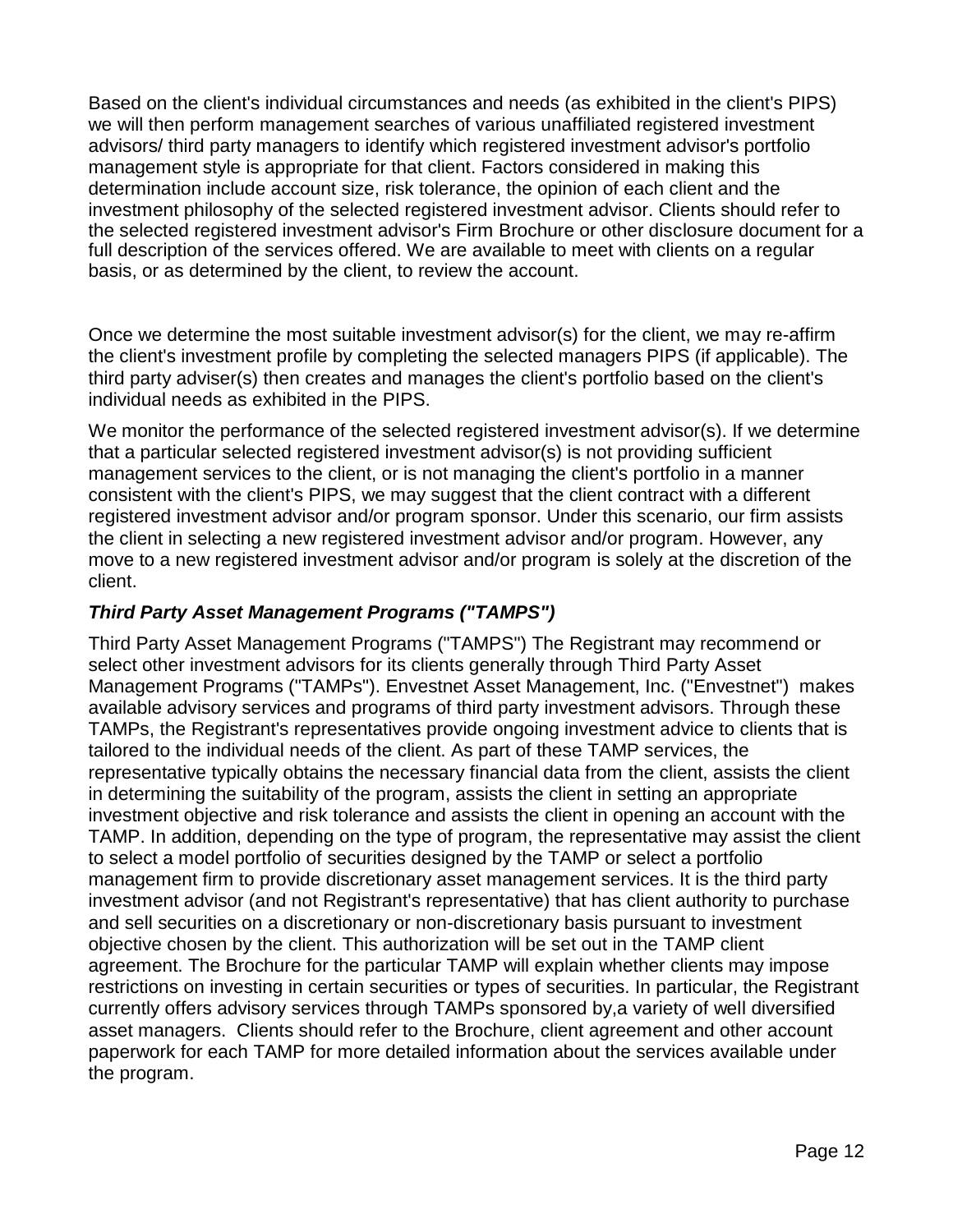#### *Insurance and Annuity Exchange (FIDx)*

The Insurance and Annuity Exchange, powered by Envestnet, provides end-to-end management of annuity solutions from pre-to post-issuance. Advisors can plan, research, generate proposals, open policies, manage in-force transactions, and create client reports within the Envestnet platform. Insurance and Annuity Exchange is a way to offer long term protection solutions to clients through a single, unified platform.

#### **FINANCIAL PLANNING AND CONSULTING**

TFS Advisory Services offers various types and levels of financial planning and consulting services. The level and type of services will vary among the Advisory Representatives and will depend on the needs of the client. Services may include, but not be limited to, the following examples of services.

 Retirement Planning General, Segmented and Comprehensive Financial Planning Educational Planning Cash Flow Analysis Estate Planning Budget Planning Tax Planning Insurance Needs Analysis Business Continuity, Succession and Exit Planning Asset Allocation Services Executive Planning Corporate Benefit Consulting

Other planning and consulting services as requested by the client and agreed to by the Advisory Representative

TFS Advisory Services will gather financial information and history from clients, which may include, among other things, retirement and financial goals, investment objectives, investment horizon, financial needs, cash flow analysis, cost of living needs, education needs, savings tendencies, and other applicable financial information required by TFS Advisory Services in order to provide the investment advisory services requested. As stated above, the level and type of services will depend on the needs of the client. Depending on the services requested, clients may receive a written analysis, summary or plan. One or more meetings may be necessary with the client and may involve other professionals, as invited and agreed to by the client, such as attorneys and/or certified public accountants. Planning and consultative services are based on the client's financial situation at the time and on financial information disclosed by the client to SPA. Clients are advised that plans may contain certain assumptions that may be made with respect to interest and inflation rates and use of past trends and performance of the market and economy. However, past performance is in no way an indication of future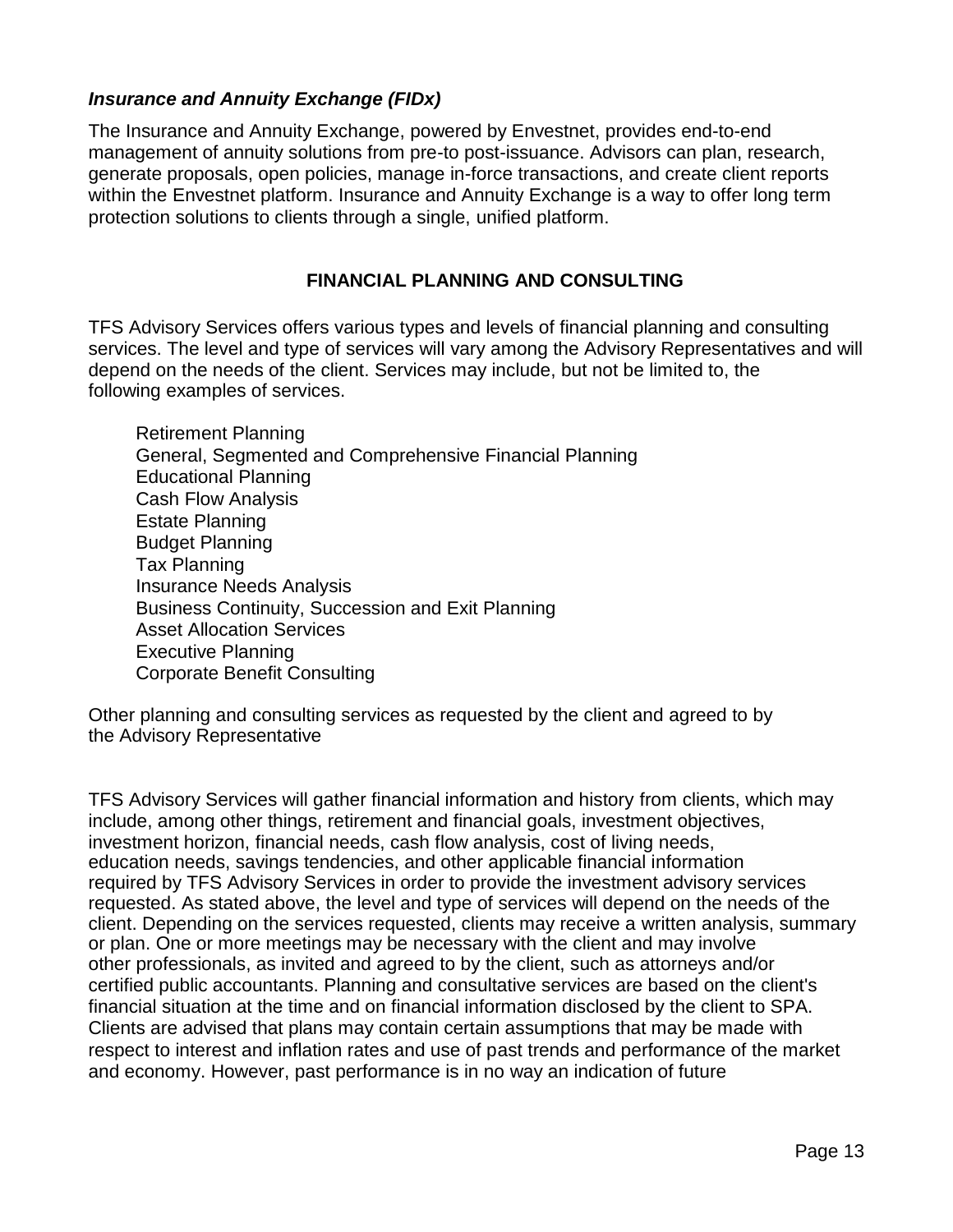performance. TFS Advisory Services cannot offer any guarantees or promises that clients' financial goals and objectives will be met. Further, clients must continue to review any plan or analysis and update the plan based upon changes in the client's financial situation, goals, or objectives or changes in the economy. Should a clients' financial situation or investment goals or objectives change, clients must notify TFS Advisory Services promptly of the changes. Clients are advised that fees for planning and/or consultative services are strictly for the planning services. Therefore, clients may pay fees and/or commissions for additional services obtained, such as asset management or products purchased, such as securities or insurance.

Financial plans will generally be prepared by the Investment Advisory Representatives (IAR), utilizing well -known industry standard financial planning software programs including but not limited to EISI / NaviPlan, Money Tree, SunGuard and eMoney Advisor etc.

Our investment recommendations in conjunction with financial plans are limited to the specific products or services offered by a broker-dealer or insurance company and will generally include advice regarding the following securities:

Exchange-listed securities

Securities traded over-the-counter

Corporate debt securities (other than commercial paper)

Certificates of deposit

Municipal securities

US Government securities

Interests in partnerships investing in real estate

Variable life insurance

Variable annuities

Fixed annuities

Mutual fund shares

Exchanged Traded Funds

REITs- "Real Estate Investment Trust"

BDCs - "Business Development Company"

**Other** 

The financial plan is presented to the client as expeditiously as possible in relation to the contract date, provided that all information needed to prepare the financial plan has been promptly provided.

# **CONSULTING SERVICES**

Clients can also receive investment advice on a more focused basis. This may include advice on only an isolated area(s) of concern such as estate planning, retirement planning, and any other specific topic. In addition we provide specific consultation and administrative services regarding investment and financial concerns of the client.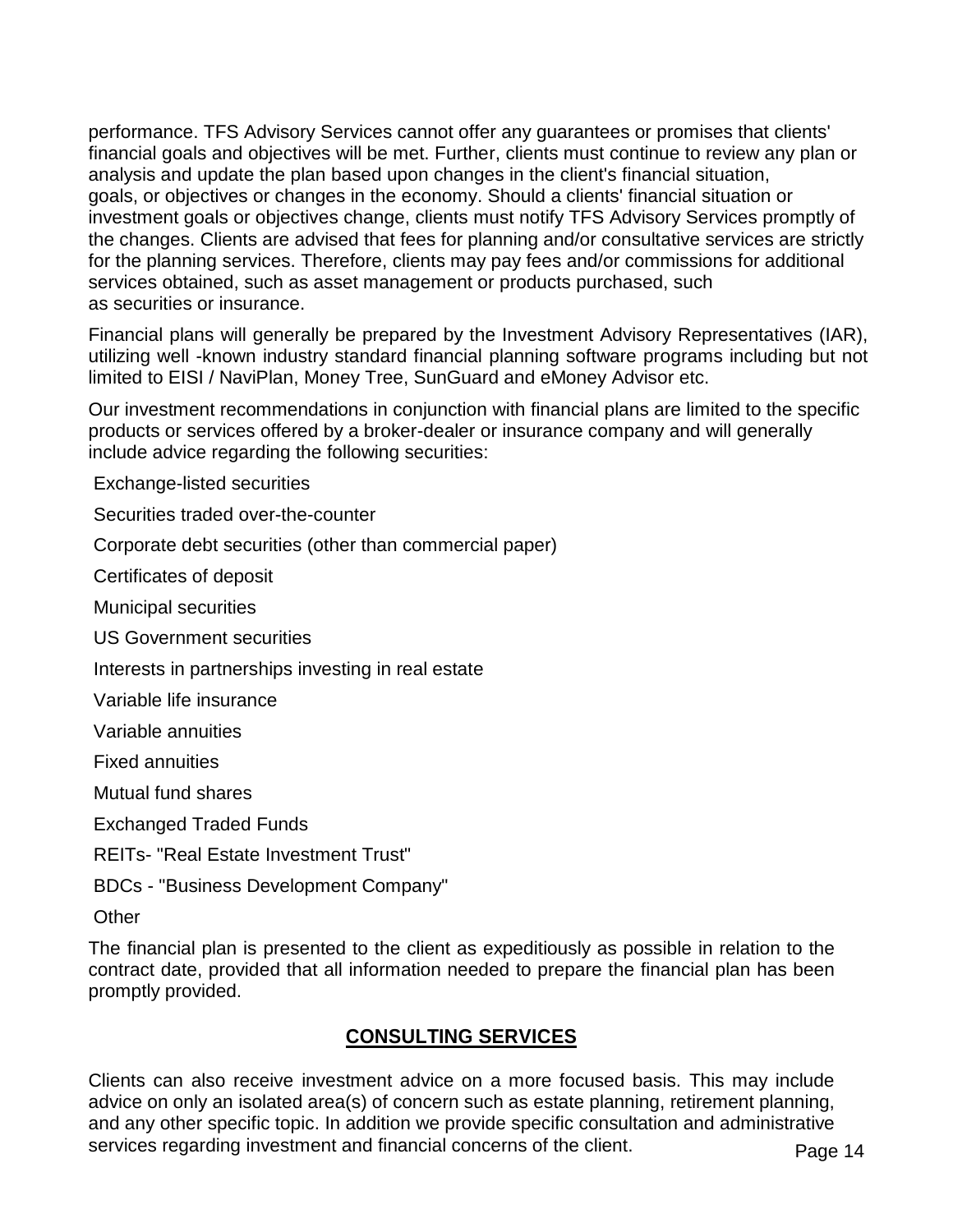We also provide general non-securities advice on topics that may include tax and budgetary planning, divorce planning and business planning, including but not limited to mergers and acquisition business. We may advise on the facilitation of mergers and acquisitions, tender offers, financial restructurings, asset sales, divestitures and/or other corporate reorganizations or business combination transactions.

#### **AMOUNT OF MANAGED ASSETS**

As of 12/31/2019, we were actively managing \$761,374,498 of clients' assets on a discretionary basis plus \$ 82,949,496 of clients' assets on a non-discretionary basis. This includes clients' assets being managed by third-party money managers.

# **Item 5 Fees and Compensation**

#### **INVESTMENT SUPERVISORY SERVICES INDIVIDUAL PORTFOLIO MANAGEMENT FEES**

Our annual fees for Investment Supervisory Services are based upon a percentage of assets under management and generally range from **0.3**% to **3.00**%.

The annualized fee for Investment Supervisory Services will be charged as a percentage of assets under management based on the corresponding program selected by the client, according to the following schedules: Fees shall be prorated and paid quarterly, in advance, based upon the total market value of the assets on the last day of the previous calendar quarter. Initial inception billing will include fees for the remainder of the current calendar quarter, calculated in advance, on a prorated basis from the day the initial deposit was added to the account.

| <b>Assets Under Management</b> | <b>Annual Fee</b> | <b>Consultant Fee</b> | <b>Program Fee</b> |
|--------------------------------|-------------------|-----------------------|--------------------|
| $$10,000 - $24,999$            | 2.30%             | 1.80%                 | 0.50%              |
| \$25,000 - \$49,999            | 2.30%             | 1.90%                 | 0.40%              |
| \$50,000 - \$99,999            | 2.20%             | 1.90%                 | 0.30%              |
| \$100,000 - \$249,999          | 2.25%             | 2.00%                 | 0.25%              |
| \$250,000 - \$499,999          | 2.25%             | 2.05%                 | 0.20%              |
| \$500,000 - \$999,999          | 2.25%             | 2.10%                 | 0.15%              |
| \$1,000,0000 - \$1,999,999     | 2.25%             | 2.15%                 | 0.10%              |
| \$2,000,0000 - and above       | 2.25%             | 2.15%                 | 0.10%              |

TFS Perspectives Non-Discretionary Fee Schedule (SILVER)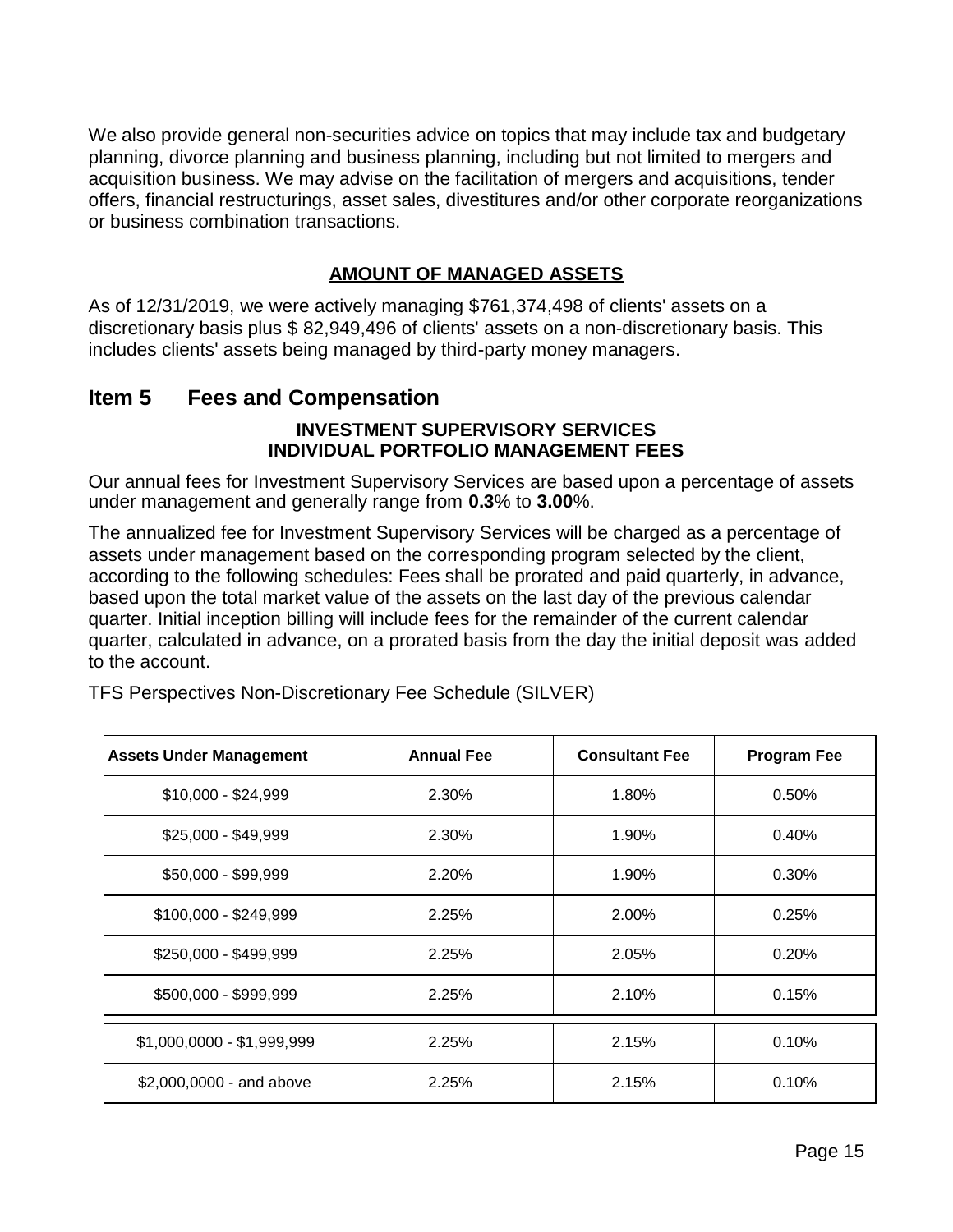| <b>Assets Under Management</b> | <b>Annual Fee</b> | <b>Consultant Fee</b> | <b>Program Fee</b> |
|--------------------------------|-------------------|-----------------------|--------------------|
| $$10,000 - $24,999$            | 2.30%             | 1.80%                 | 0.50%              |
| $$25,000 - $49,999$            | 2.30%             | 1.90%                 | 0.40%              |
| \$50,000 - \$99,999            | 2.20%             | 1.90%                 | 0.30%              |
| \$100,000 - \$249,999          | 2.25%             | 2.00%                 | 0.25%              |
| \$250,000 - \$499,999          | 2.25%             | 2.05%                 | 0.20%              |
| \$500,000 - \$999,999          | 2.30%             | 2.10%                 | 0.20%              |
| \$1,000,0000 - \$1,999,999     | 2.30%             | 2.15%                 | 0.15%              |
| \$2,000,0000 - and above       | 2.25%             | 2.15%                 | 0.10%              |

TFS Perspectives Discretionary Fee Schedule (SILVER)

#### \***Minimum Individual Account \$10,000 Minimum Combined Household \$25,000**

TFS Perspectives Discretionary Fee Schedule (GOLD)

| <b>Assets Under Management</b> | <b>Annual Fee</b> | <b>Consultant Fee</b> | <b>Program Fee</b> |
|--------------------------------|-------------------|-----------------------|--------------------|
| \$50,000 - \$99,999            | 2.50%             | 2.05%                 | 0.45%              |
| \$100,000 - \$249,999          | 2.50%             | 2.10%                 | 0.40%              |
| \$250,000 - \$499,999          | 2.50%             | 2.15%                 | 0.35%              |
| \$500,000 - \$999,999          | 2.50%             | 2.20%                 | 0.30%              |
| \$1,000,000 - \$1,999,999      | 2.50%             | 2.25%                 | 0.25%              |
| \$2,000,000 - \$4,999,999      | 2.50%             | 2.30%                 | 0.20%              |
| \$5,000,000 - \$9,999,999      | 2.50%             | 2.30%                 | 0.20%              |
| \$10,000,000 - above           | 2.50%             | 2.35%                 | 0.15%              |

A minimum of **\$50,000** of assets under management is required to participate in the TFS Perspectives, Discretionary Asset Management Program (GOLD). This account size may be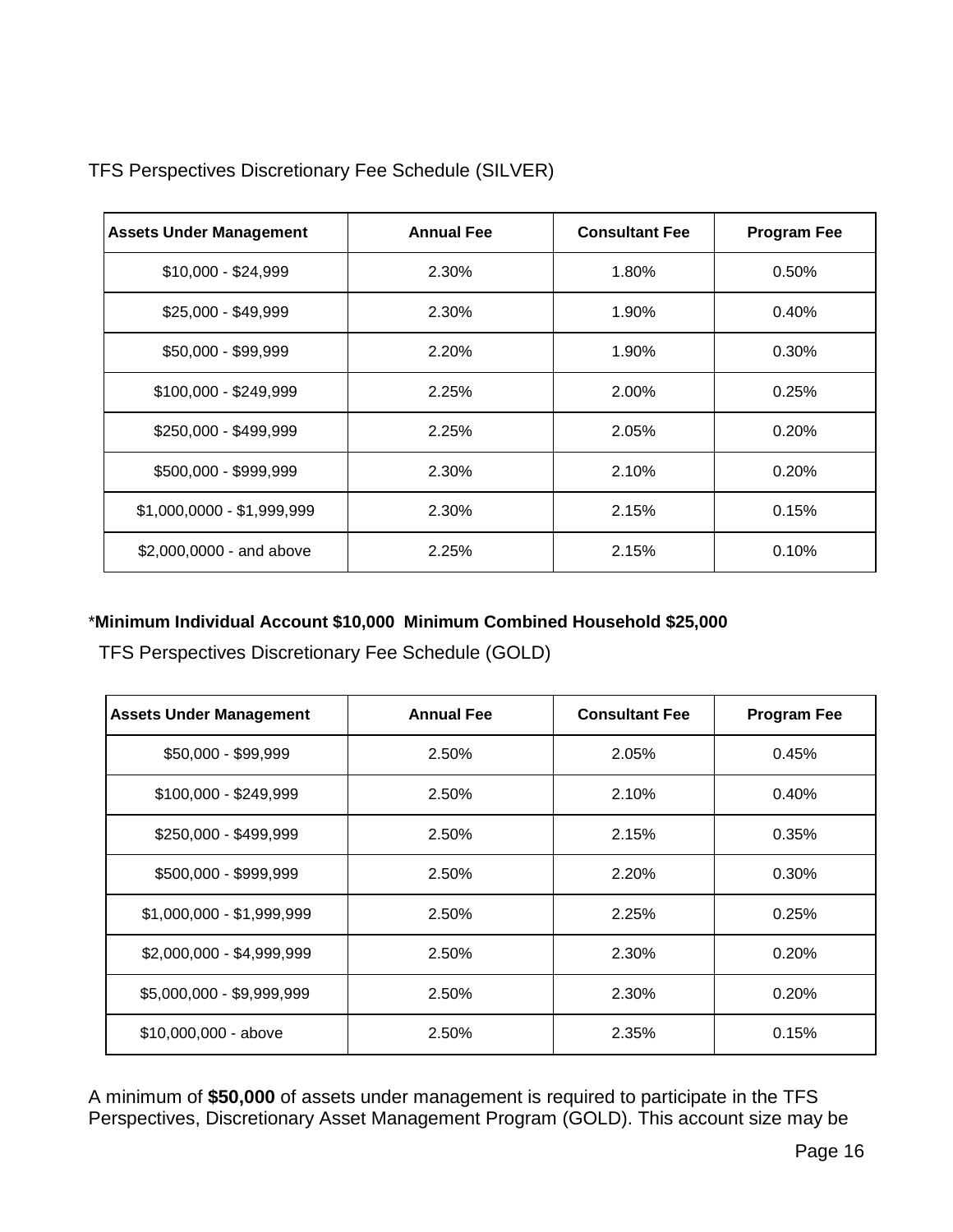negotiable under certain circumstances. TFS Advisory Services may group certain related client accounts for the purposes of achieving the minimum household size and determining the annualized fee.

*Limited Negotiability of Advisory Fees*: Although TFS Advisory Services has established the aforementioned fee schedule(s), we retain the discretion to negotiate alternative fees on a client-by-client basis. Alternate fee schedules may be utilized based on client facts, circumstances and needs, and will be considered in determining the fee schedule. These include the complexity of the client, assets to be placed under management, anticipated future additional assets; related accounts; portfolio style, account composition, reports, among other factors. The specific annual fee schedule will be identified in the contract between the adviser and each client. Investment Advisory Fee Schedule, as outlined below, is a tiered or layered fee schedule, which applies distinct fee rates to different portions of the portfolio.

Discounts, not generally available to our advisory clients, may be offered to family members and friends of associated persons of our firm.

| <b>Assets Under Management</b> | <b>Annual Fee</b> | <b>Consultant Fee</b> | <b>Program Fee</b> |
|--------------------------------|-------------------|-----------------------|--------------------|
| \$50,000 - \$99,999            | 2.50%             | 1.80%                 | 0.70%              |
| \$100,000 - \$249,999          | 2.50%             | 1.85%                 | 0.65%              |
| \$250,000 - \$499,999          | 2.50%             | 1.85%                 | 0.65%              |
| \$500,000 - \$999,999          | 2.50%             | 1.90%                 | 0.60%              |
| \$1,000,000 - \$1,999,999      | 2.50%             | 2.00%                 | 0.50%              |
| \$2,000,000 - \$4,999,999      | 2.50%             | 2.05%                 | 0.45%              |
| \$5,000,000 - \$9,999,999      | 2.50%             | 2.10%                 | 0.40%              |
| \$10,000,000 - above           | 2.50%             | 2.20%                 | 0.30%              |

TFS Fund Strategist Account Models (FSM)

A minimum of **\$50,000** of assets under management is required to participate in the TFS Fund Strategist Account Models (FSM) . This account size may be negotiable under certain circumstances. TFS Advisory Services may group certain related client accounts for the purposes of achieving the minimum household size and determining the annualized fee.

*Limited Negotiability of Advisory Fees*: Although TFS Advisory Services has established the aforementioned fee schedule(s), we retain the discretion to negotiate alternative fees on a client-by-client basis. Alternate fee schedules may be utilized based on client facts, circumstances and needs, and will be considered in determining the fee schedule. These include the complexity of the client, assets to be placed under management, anticipated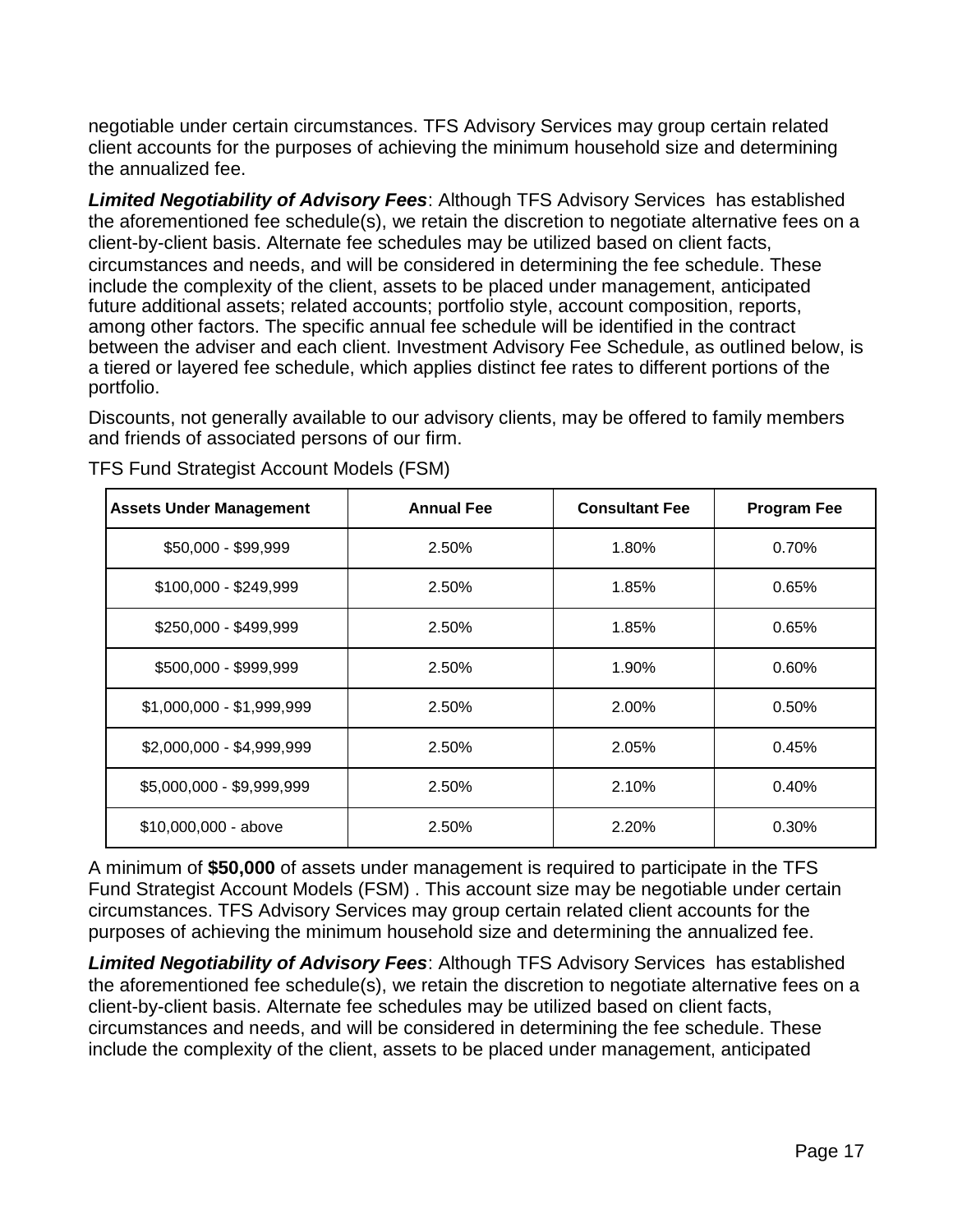future additional assets; related accounts; portfolio style, account composition, reports, among other factors. The specific annual fee schedule will be identified in the contract between the adviser and each client. Investment Advisory Fee Schedule, as outlined below, is a tiered or layered fee schedule, which applies distinct fee rates to different portions of the portfolio.

| <b>Assets Under Management</b> | <b>Annual Fee</b> | <b>Consultant Fee</b> | <b>Program Fee</b> |
|--------------------------------|-------------------|-----------------------|--------------------|
| \$100,000 - \$249,999          | 2.65%             | 1.85%                 | 0.80%              |
| \$250,000 - \$499,999          | 2.65%             | 1.85%                 | 0.80%              |
| \$500,000 - \$999,999          | 2.65%             | 1.90%                 | 0.75%              |
| \$1,000,000 - \$1,999,999      | 2.60%             | 2.00%                 | 0.60%              |
| \$2,000,000 - \$4,999,999      | 2.60%             | 2.05%                 | 0.55%              |
| \$5,000,000 - \$9,999,999      | 2.60%             | 2.10%                 | 0.40%              |
| \$10,000,000 - above           | 2.65%             | 2.20%                 | 0.45%              |

TFS Separately Managed Account Models (SMA)

A minimum of **\$100,000** of assets under management is required to participate in the TFS Separately Managed Account Models (SMA) . This account size may be negotiable under certain circumstances. TFS Advisory Services may group certain related client accounts for the purposes of achieving the minimum household size and determining the annualized fee.

*Limited Negotiability of Advisory Fees*: Although TFS Advisory Services has established the aforementioned fee schedule(s), we retain the discretion to negotiate alternative fees on a client-by-client basis. Alternate fee schedules may be utilized based on client facts, circumstances and needs, and will be considered in determining the fee schedule. These include the complexity of the client, assets to be placed under management, anticipated future additional assets; related accounts; portfolio style, account composition, reports, among other factors. The specific annual fee schedule will be identified in the contract between the adviser and each client. Investment Advisory Fee Schedule, as outlined below, is a tiered or layered fee schedule, which applies distinct fee rates to different portions of the portfolio.

TFS Unified Managed Account Models (UMA)

| <b>Assets Under Management</b> | <b>Annual Fee</b> | <b>Consultant Fee</b> | <b>Program Fee</b> |
|--------------------------------|-------------------|-----------------------|--------------------|
| \$100,000 - \$249,999          | 2.65%             | 1.85%                 | 0.80%              |
| \$250,000 - \$499,999          | 2.65%             | 1.85%                 | 0.80%              |
| \$500,000 - \$999,999          | 2.65%             | 1.90%                 | 0.75%              |
| \$1,000,000 - \$1,999,999      | 2.60%             | 2.00%                 | 0.60%              |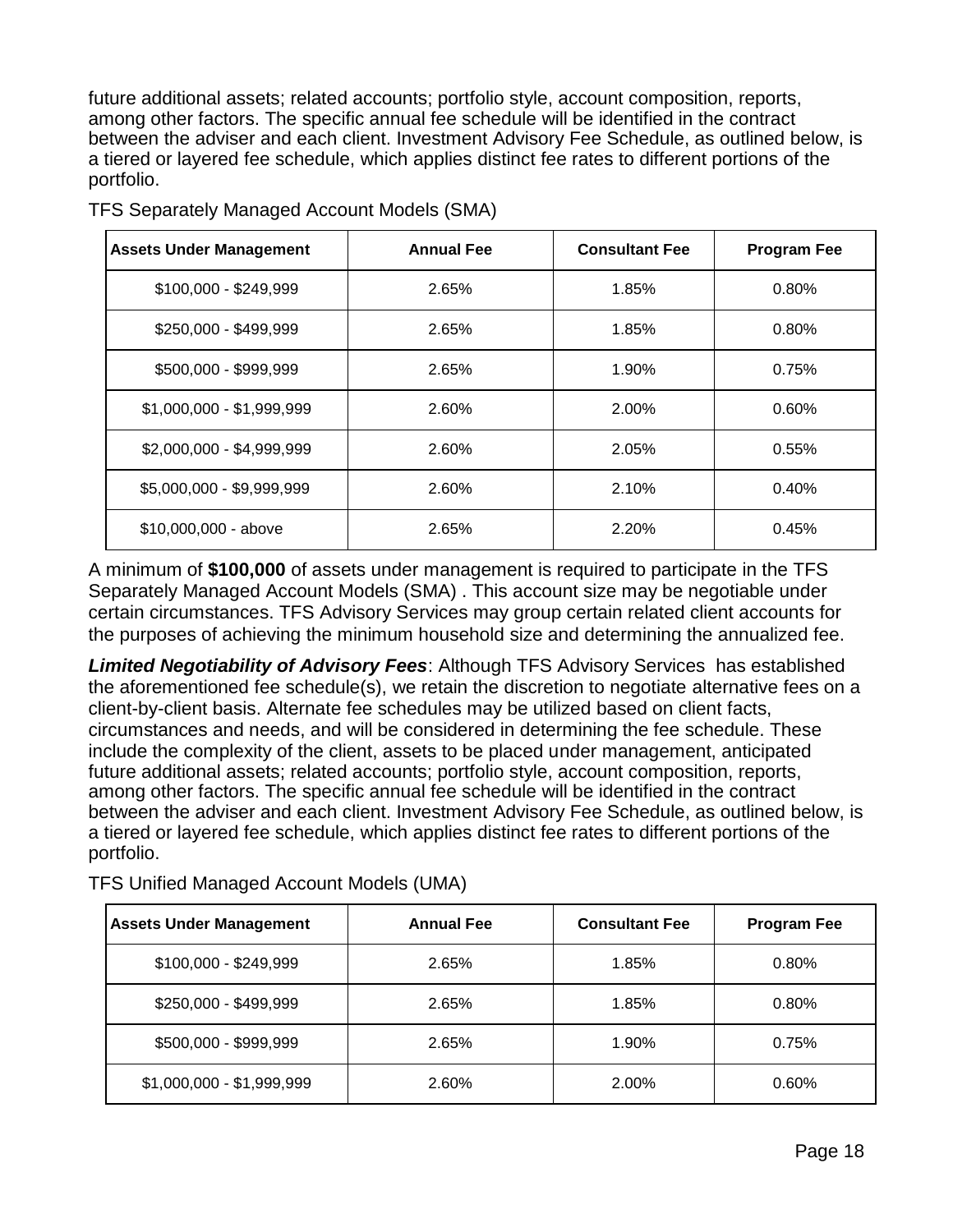| \$2,000,000 - \$4,999,999 | 2.60% | 2.05% | $0.55\%$ |
|---------------------------|-------|-------|----------|
| \$5,000,000 - \$9,999,999 | 2.60% | 2.10% | 0.50%    |
| $$10,000,000 - above$     | 2.65% | 2.20% | 0.45%    |

A minimum of **\$100,000** of assets under management is required to participate in the TFS Unified Managed Account Models (UMA). This account size may be negotiable under certain circumstances. TFS Advisory Services may group certain related client accounts for the purposes of achieving the minimum household size and determining the annualized fee.

*Limited Negotiability of Advisory Fees*: Although TFS Advisory Services has established the aforementioned fee schedule(s), we retain the discretion to negotiate alternative fees on a client-by-client basis. Alternate fee schedules may be utilized based on client facts, circumstances and needs, and will be considered in determining the fee schedule. These include the complexity of the client, assets to be placed under management, anticipated future additional assets; related accounts; portfolio style, account composition, reports, among other factors. The specific annual fee schedule will be identified in the contract between the adviser and each client.

Insurance and Annuity Exchange

Variable Annuities

| <b>Assets Under Management</b> | <b>Annual Fee</b> | <b>Consultant Fee</b> | <b>Program Fee</b> |
|--------------------------------|-------------------|-----------------------|--------------------|
| $$0 - $99,999$                 | 2.20%             | 1.85%                 | 0.35%              |
| \$100,000 - \$249,999          | 2.15%             | 1.85%                 | 0.30%              |
| \$250,000 - \$499,999          | 2.16%             | 1.85%                 | 0.31%              |
| \$500,000 - \$749,999          | 2.17%             | 1.90%                 | 0.27%              |
| \$750,000 - \$999,999          | 2.17%             | 1.90%                 | 0.27%              |
| \$1,000,000 - \$1,999,999      | 2.24%             | 2.00%                 | 0.24%              |
| \$2,000,000 - \$4,999,999      | 2.27%             | 2.05%                 | 0.22%              |
| \$5,000,000 - \$9,999,999      | 2.32%             | 2.10%                 | 0.22%              |
| $$10,000,000 - +$              | 2.50%             | 2.30%                 | 0.20%              |

#### Fixed Annuities

| <b>Assets Under Management</b> | <b>Annual Fee</b> | <b>Consultant Fee</b> | <b>Program Fee</b> |
|--------------------------------|-------------------|-----------------------|--------------------|
| $$0 - $99,999$                 | 2.18%             | 1.85%                 | 0.33%              |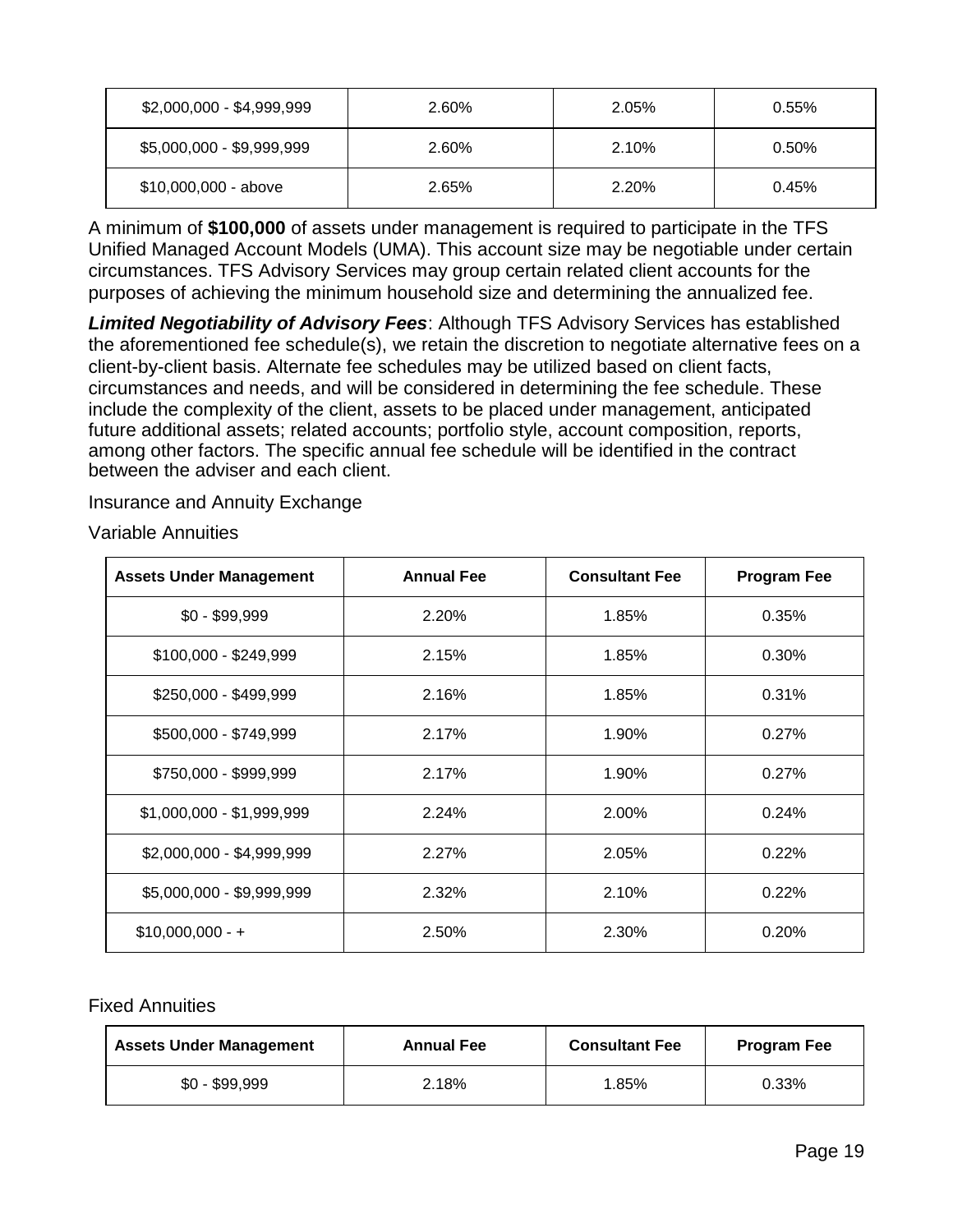| \$100,000 - \$249,999     | 2.13% | 1.85% | 0.28% |
|---------------------------|-------|-------|-------|
| \$250,000 - \$499,999     | 2.14% | 1.85% | 0.29% |
| \$500,000 - \$749,999     | 2.15% | 1.90% | 0.25% |
| \$750,000 - \$999,999     | 2.15% | 1.90% | 0.25% |
| \$1,000,000 - \$1,999,999 | 2.22% | 2.00% | 0.22% |
| \$2,000,000 - \$4,999,999 | 2.25% | 2.05% | 0.20% |
| \$5,000,000 - \$9,999,999 | 2.30% | 2.10% | 0.20% |
| $$10,000,000 - +$         | 2.48% | 2.30% | 0.18% |

A minimum of **\$10,000** of assets under management is required to participate in the Insurance and Annuity Exchange (FIDx). This account size may be negotiable under certain circumstances. TFS Advisory Services may group certain related client accounts for the purposes of achieving the minimum household size and determining the annualized fee.

*Limited Negotiability of Advisory Fees*: Although TFS Advisory Services has established the aforementioned fee schedule(s), we retain the discretion to negotiate alternative fees on a client-by-client basis. Alternate fee schedules may be utilized based on client facts, circumstances and needs, and will be considered in determining the fee schedule. These include the complexity of the client, assets to be placed under management, anticipated future additional assets; related accounts; portfolio style, account composition, reports, among other factors. The specific annual fee schedule will be identified in the contract between the adviser and each client. Investment Advisory Fee Schedule, as outlined below, is a tiered or layered fee schedule, which applies distinct fee rates to different portions of the portfolio.

#### **INVESTMENT SUPERVISORY SERVICES PROPRIETARY MODEL PORTFOLIO MANAGEMENT FEES**

Our annual fees for Model Portfolio Management Services are based upon a percentage of assets under management and generally range from **0.25**% to **3.00**%.

The annualized fee for Investment Supervisory Services will be charged as a percentage of assets under management based on the corresponding program selected by the client, according to the following schedules: Fees shall be prorated and paid quarterly, in advance, based upon the total market value of the assets on the last day of the previous calendar quarter. Initial inception billing will include fees for the remainder of the current calendar quarter, calculated in advance, on a prorated basis from the day the initial deposit was added to the account.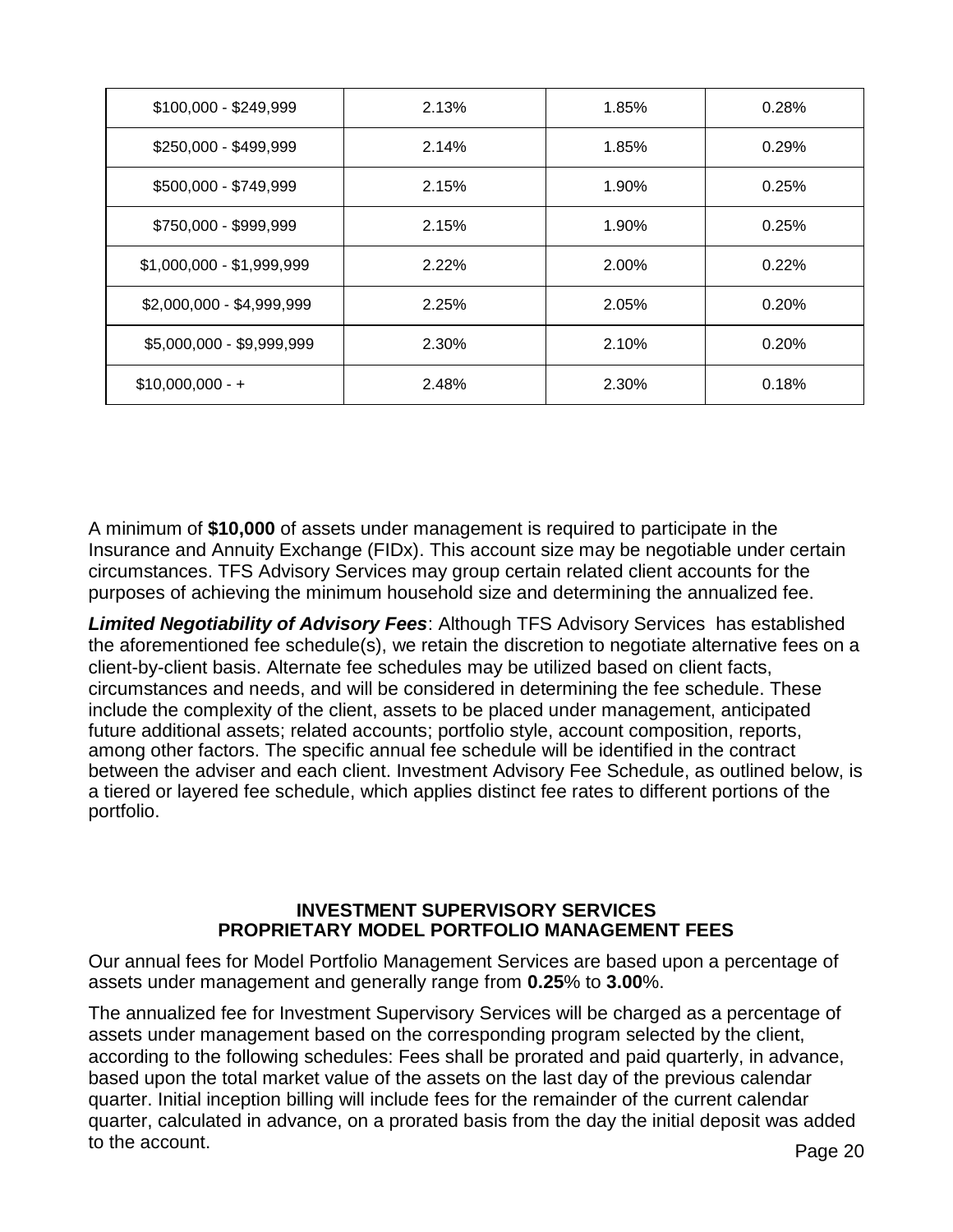Our Investment Advisory Fee Schedule, as outlined below, is a tiered or layered fee schedule, which applies distinct fee rates to different portions of the portfolio. For the first break point, multiply the first range amount, in this case \$50,000, by the applicable rate for that range.Next multiply the second range amount, in this case \$50,000, by its applicable, lower rate, then multiply the third range amount, in this case \$150,000, by its applicable lower rate on the schedule, and so on until the calculation is complete. All accounts within the same family (husband, wife and minor children) are linked and treated as one household for purposes of fee calculations. Corporate accounts are considered separately and, thus, would not be included in the household for the purpose of reducing fees. The discounted fees are calculated based upon the cumulative account values at the end of the prior calendar quarter. Any advanced fees due to the account owner will be prorated and refunded in the event of a liquidation or transfer.

| <b>Assets Under Management</b> | <b>Annual Fee</b> | <b>Consultant Fee</b> | <b>Program Fee</b> |
|--------------------------------|-------------------|-----------------------|--------------------|
| $$25,000 - $49,999$            | 2.50%             | 1.80%                 | 0.70%              |
| \$50,000 - \$99,999            | 2.50%             | 1.90%                 | 0.60%              |
| \$100,000-\$249,999            | 2.50%             | 2.00%                 | 0.50%              |
| \$250,000 - \$499,999          | 2.50%             | 2.05%                 | 0.45%              |
| \$500,000 - \$999,999          | 2.45%             | 2.05%                 | 0.40%              |
| \$1,000,000 - \$1,999,999      | 2.45%             | 2.10%                 | 0.35%              |
| \$2,000,000 - \$4,999,999      | 2.45%             | 2.15%                 | 0.30%              |
| \$5,000,000-\$9,999,999        | 2.45%             | 2.20%                 | 0.25%              |
| \$10,000,000 - and above       | 2.50%             | 2.25%                 | 0.25%              |

Buy/Hold Plus and Annuity Plus Fee Schedule

#### **-Minimum Account Size \$25,000 -Minimum Household Size \$50,000**

A minimum of **\$25,000** of assets under management is required for this service. This household size may be negotiable under certain circumstances. TFS Advisory Services may group certain related client accounts for the purposes of achieving the minimum account size and determining the annualized fee.

*Limited Negotiability of Advisory Fees*: Although TFS Advisory Services has established the aforementioned fee schedule(s), we retain the discretion to negotiate alternative fees on a client-by-client basis. Alternate fee schedules may be utilized based on client facts, circumstances and needs, and will be considered in determining the fee schedule. These include the complexity of the client, assets to be placed under management, anticipated future additional assets; related accounts; portfolio style, account composition, reports, among other factors. The specific annual fee schedule will be identified in the contract between the adviser and each client. Discounts, not generally available to our advisory clients, may be offered to family members and friends of associated persons of our firm.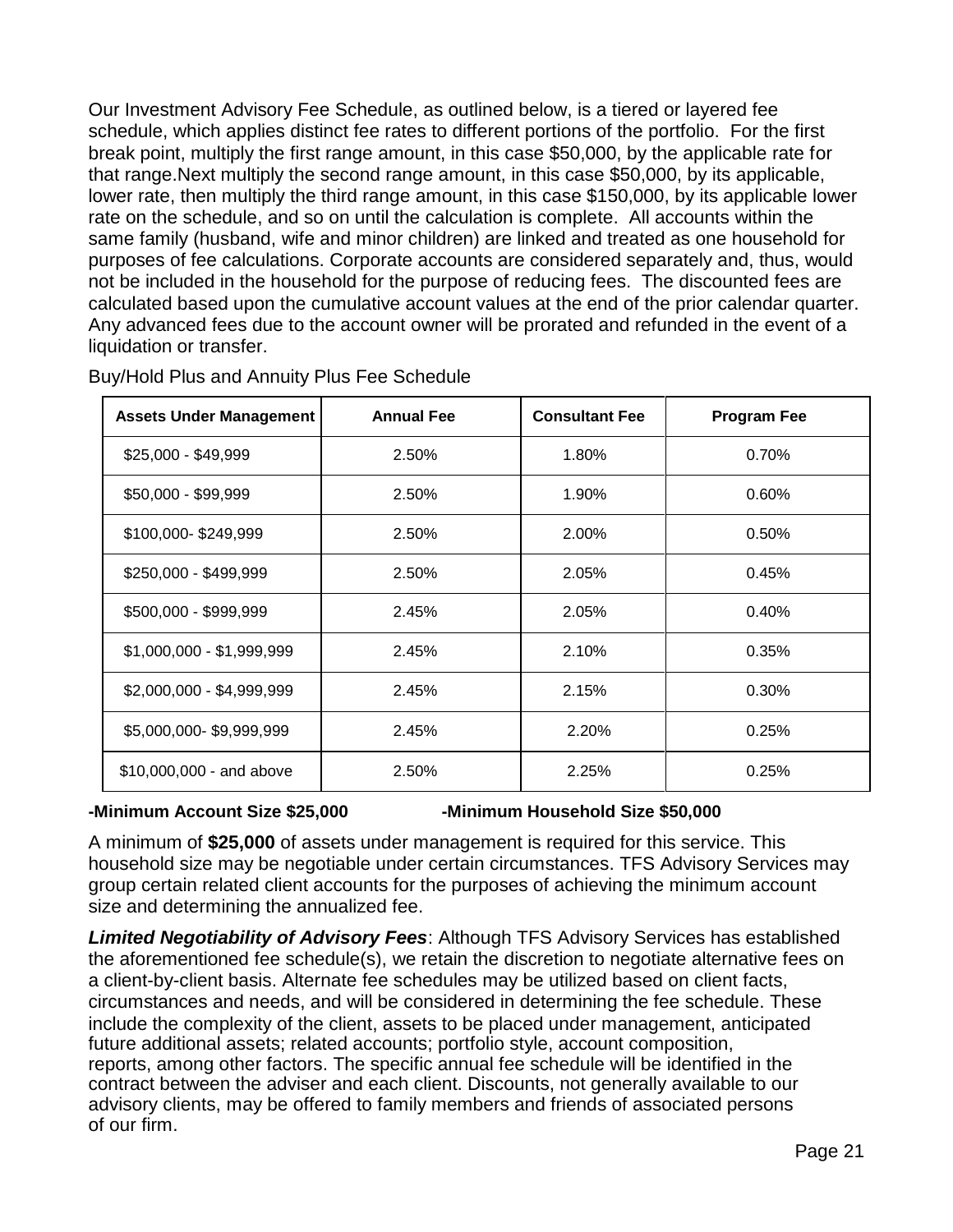#### **401k PLUS RETIREMENT SAVINGS PLAN MANAGEMENT**

The fee schedule for 401k Plus Retirement Savings Plan Management will range from \$350 to \$1,900 per 12-month period per account (discounts may apply). The fees are negotiable. The account management fee is payable upon acceptance of the 401k Plus Agreement, and due on a monthly, quarterly, semi-annual or annual basis, as selected by client. The 401k Plus Agreement is automatically renewable every twelve months and shall remain in effect until such time as either party to the Agreement receives written notice from the other party of its desire to cancel the agreement. The ending or termination of the Agreement does not affect Investor's obligation to pay the annual fee. Client may terminate this advisory service without penalty within five (5) business days of signing an advisory agreement with the program provider. As part of the subscription process clients will be given the choice to authorize the deduction of fees from their bank, brokerage, managed account or credit card account.

| <b>ACCOUNT SIZE</b> | <b>RMS</b><br><b>MANAGEMENT</b> | $401(K)$ PLUS<br><b>PROGRAM FEE</b> | <b>FINANCIAL</b><br><b>CONSULTANT*</b> | <b>TOTAL CLIENT</b><br>FEE |
|---------------------|---------------------------------|-------------------------------------|----------------------------------------|----------------------------|
| under 1000,000      | \$250                           | \$250                               | \$500                                  | \$1,000                    |
| \$250,000           | \$250                           | \$350                               | \$750                                  | \$1,350                    |
| \$500,000           | \$400                           | \$400                               | \$1,000                                | \$1,800                    |
| \$750,000           | \$650                           | \$500                               | \$1,000                                | \$2,150                    |
| \$1,000,000         | \$750                           | \$600                               | \$1,150                                | \$2,500                    |
| over \$1,000,000    | \$1,000                         | \$700                               | \$1,300                                | \$3,000                    |

# **Base Fees-401k Plus Retirement Savings Plan Management**

# **Discounted Fees for Buy/Hold Plus Account Holders\*\***

| <b>ACCOUNT SIZE</b> | <b>RMS</b><br><b>MANAGEMENT</b> | $401(K)$ PLUS<br><b>PROGRAM FEE</b> | <b>FINANCIAL</b><br><b>CONSULTANT*</b> | <b>TOTAL CLIENT</b><br>FEE |
|---------------------|---------------------------------|-------------------------------------|----------------------------------------|----------------------------|
| under 1000,000      | \$250                           | \$150                               | \$500                                  | \$900                      |
| \$250,000           | \$250                           | \$200                               | \$750                                  | \$1,200                    |
| \$500,000           | \$400                           | \$250                               | \$1,000                                | \$1,650                    |
| \$750,000           | \$650                           | \$300                               | \$1,000                                | \$1,950                    |
| \$1,000,000         | \$750                           | \$400                               | \$1,150                                | \$2,300                    |
| over \$1,000,000    | \$1,000                         | \$500                               | \$1,300                                | \$2,800                    |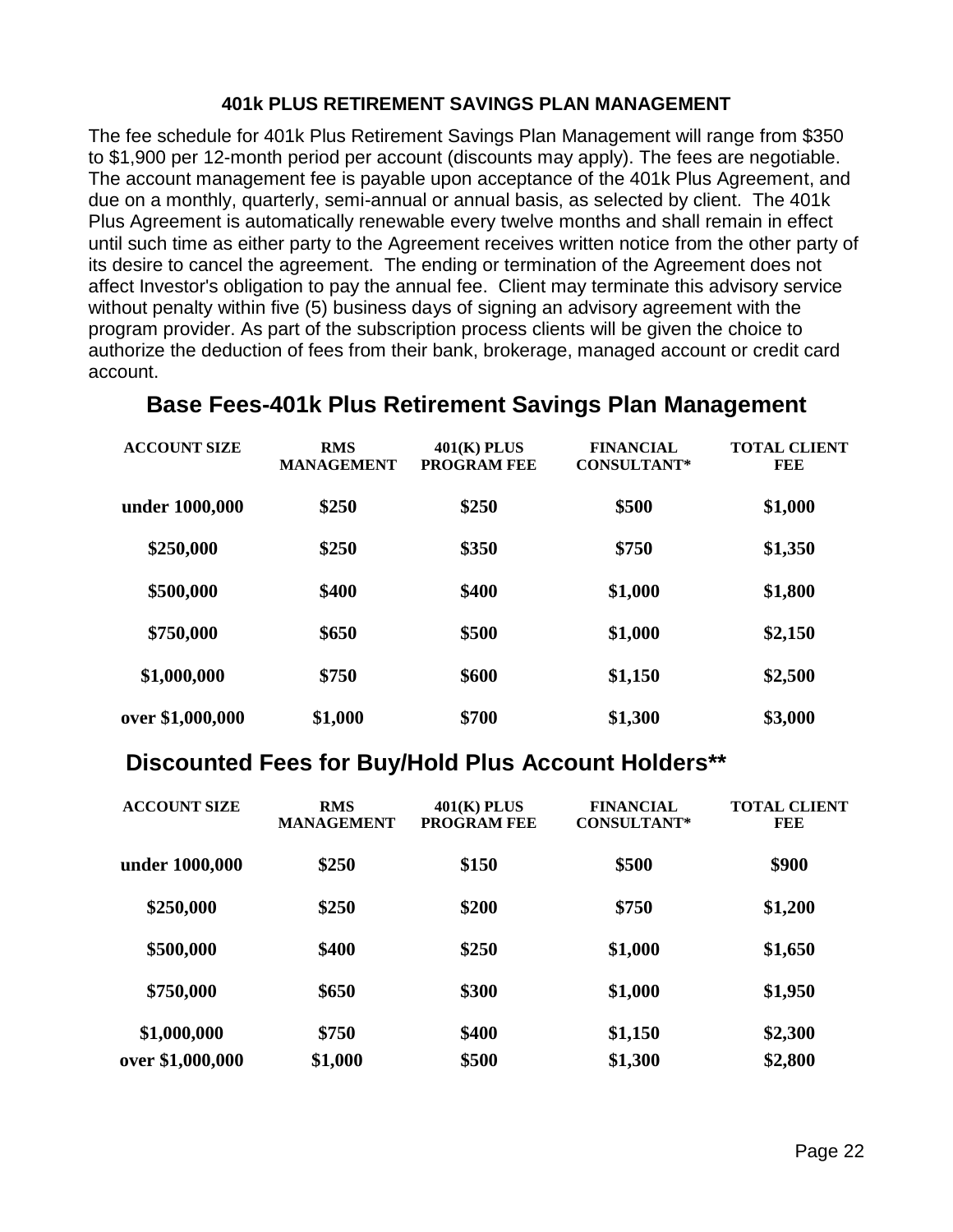*\* Financial consultant fees may be lower, but not higher.*

#### *\*\* In order to qualify for the discounted 401k Plus Fees, the client must have a Buy/Hold Plus household value greater than \$100,000.*

#### *Negotiable fee discounts*

Under certain circumstances, TFS Advisory Services may choose to negotiate lower fees for the client at its sole discretion. As an affinity benefit to its existing clients, TFS Advisory Services will extend a discount on its program fee for all clients' households with managed assets greater than \$100,000 in its Buy/Hold Plus Program. Other than this exception, the RMS Management fee and the 401k Plus Program fee ARE NOT NEGOTIABLE. The Financial Consultant fee may be decreased or discounted, but under no circumstance be increased, other than in a manner outlined this agreement or fee schedule.

Discounts, not generally available to our advisory clients, may be offered to family members and friends of associated persons of our firm.

#### **FINANCIAL PLANNING FEES**

TFS Advisory Services Financial Planning fee will be determined based on the nature of the services being provided and the complexity of each client's circumstances. All fees are agreed upon prior to entering into a contract with any client.

The types of Financial Planning fees we typically charge are:

- 1. A pre-determined one-time fee
- 2. A pre-determined annual fee
- 3. A pre-determined hourly rate
- 4. A percentage of assets under management

We may request a retainer upon completion of our initial fact-finding session with the client; however, advance payment will never exceed \$1200 for work that will not be completed within six months. The balance is due upon completion of the plan.

*Fees Offset By Commissions:* If a Financial Planning client executes recommended securities transactions through associated persons of our firm in their separate capacities as registered representatives of a broker dealer, these individuals will earn commissions which are separate and distinct from fees charged for advisory services. In some instances, depending on the size of the transaction, advisory fees will be discounted, at our discretion, for commissions earned. Commissions will not be credited towards future advisory fees.

#### **CONSULTING SERVICES FEES**

TFS Advisory Services Consulting Services fee will be determined based on the nature of the services being provided and the complexity of each client's circumstances. All fees are agreed upon prior to entering into a contract with any client. In the case of hourly fees, an estimate of total hours will be given at the start of the advisory relationship.

The types of Consulting Services fees we typically charge are: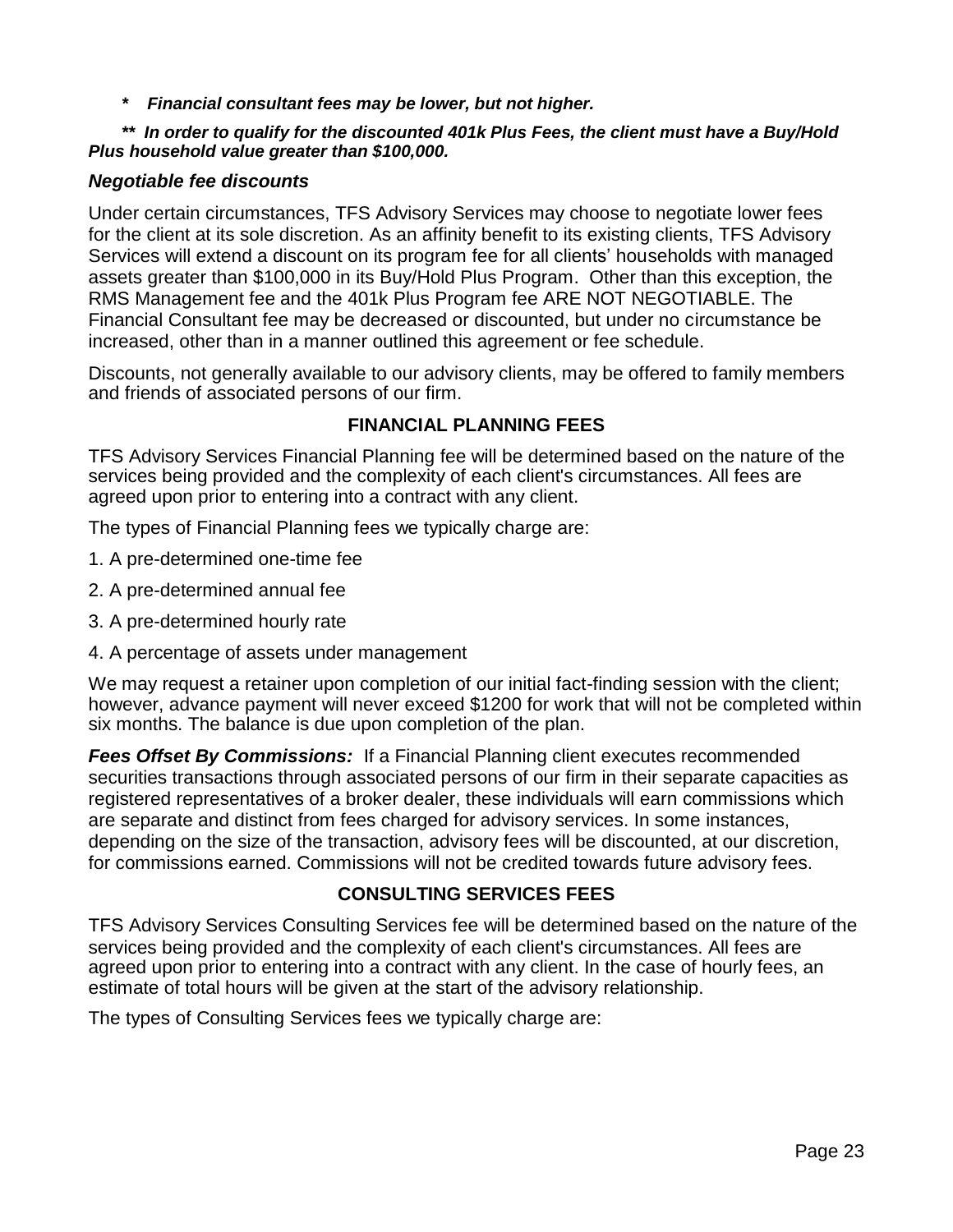- 1. A pre-determined one time fee
- 2. A pre-determined annual fee
- 3. A pre-determined hourly rate
- 4. A percentage of assets under management

Management personnel and other related persons of our firm are licensed as registered representatives of a broker-dealer and/or licensed as insurance agents or brokers. In their separate capacity(ies), these individuals are able to implement investment recommendations for advisory clients for separate and typical compensation (i.e., commissions, 12b-1 fees or other sales-related forms of compensation). This presents a conflict of interest to the extent that these individuals recommend that a client invest in a security which results in a commission being paid to the individuals. Clients are not under any obligation to engage these individuals when considering implementation of advisory recommendations. The implementation of any or all recommendations is solely at the discretion of the client.

#### **GENERAL INFORMATION**

*Termination of the Advisory Relationship: Clients may cancel advisory agreements* without penalty for a period of five (5) days after the date signed. Agreement shall remain in full force and effect until such time as either party to the agreement receives written notification from the other party of his or her desire to cancel the agreement. Upon receipt by Advisor of written notice of cancellation, the Advisor shall complete the outstanding commitments and obligations made by it on behalf of the investor; however the Advisor shall not make any new commitments or undertake additional obligations on behalf of the investor. As disclosed above, certain fees are paid in advance of services provided. Upon termination of any account, any prepaid, unearned fees will be promptly refunded. In calculating a client's reimbursement of fees, we will pro rate the reimbursement according to the number of days remaining in the billing period as applicable.

*Mutual Fund Fees*: All fees paid to TFS Advisory Services for investment advisory services are separate and distinct from the fees and expenses charged by mutual funds and/or ETFs to their shareholders. These fees and expenses are described in each fund's prospectus. These fees will generally include a management fee, other fund expenses, and a possible distribution fee. If the fund also imposes sales charges, a client may pay an initial or deferred sales charge. A client could invest in a mutual fund directly, without our services. In that case, the client would not receive the services provided by our firm which are designed, among other things, to assist the client in determining which mutual fund or funds are most appropriate to each client's financial condition and objectives. Accordingly, the client should review both the fees charged by the funds and our fees to fully understand the total amount of fees to be paid by the client and to thereby evaluate the advisory services being provided.

*Wrap Fee Programs and Separately Managed Account Fees*: Clients participating in separately managed account programs may be charged various program fees in addition to the advisory fee charged by our firm. Such fees may include the investment advisory fees of the independent advisers, which may be charged as part of a wrap fee arrangement. In a wrap fee arrangement, clients pay a single fee for advisory, brokerage and custodial services. Client's portfolio transactions may be executed without commission charge in a wrap fee arrangement. In evaluating such an arrangement, the client should also consider that, depending upon the level of the wrap fee charged by the broker-dealer, the amount of portfolio activity in the client's account, and other factors, the wrap fee may or may not exceed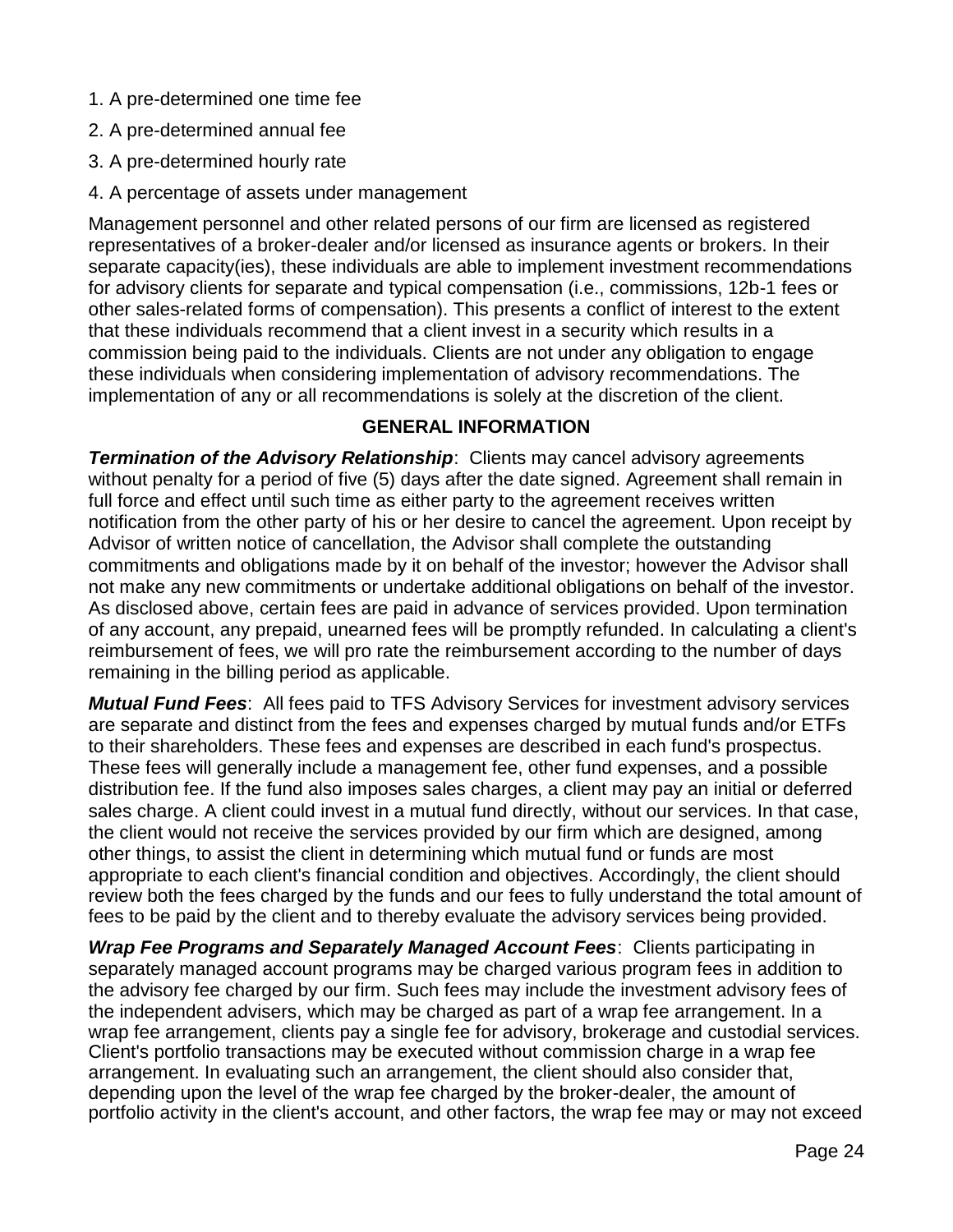the aggregate cost of such services if they were to be provided separately. We will review with clients any separate program fees that may be charged to clients.

*Additional Fees and Expenses*: In addition to our advisory fees, clients are also responsible for the fees and expenses charged by custodians and imposed by broker dealers, including, but not limited to, any transaction charges imposed by a broker dealer with which an independent investment manager effects transactions for the client's account(s). Please refer to the "Brokerage Practices" section (Item 12) of this Form ADV for additional information.

*Grand fathering of Minimum Account Requirements*: Pre-existing advisory clients are subject to TFS Advisory Services minimum account requirements and advisory fees in effect at the time the client entered into the advisory relationship. Therefore, our firm's minimum account requirements will differ among clients.

*ERISA Accounts*: TFS Advisory Services is deemed to be a fiduciary to advisory clients that are employee benefit plans or individual retirement accounts (IRAs) pursuant to the Employee Retirement Income and Securities Act ("ERISA"). As such, our firm is subject to specific duties and obligations under ERISA and the Internal Revenue Code that include among other things, restrictions concerning certain forms of compensation. To avoid engaging in prohibited transactions, TFS Advisory Services may only charge fees for investment advice about products for which our firm and/or our related persons do not receive any commissions or 12b-1 fees, or conversely, investment advice about products for which our firm and/or our related persons receive commissions or 12b-1 fees, however, only when such fees are used to offset TFS Advisory Services advisory fees.

#### *How are Advisory Fees Calculated and Earned*:

In Advance as a percentage of assets under management

#### *How Frequently Do We Collect Advisory Fees*:

**Quarterly** 

#### *How Do We Collect Advisory Fees*:

Direct Debit of Client Brokerage, Managed, Mutual Fund or Bank Account

Bill Client Directly

Credit Card

*Advisory Fees in General*: Unless otherwise specified, all financial planning and asset management fees are typically prorated and paid quarterly, in advance. Fees are billed approximately 15 days after the end of each calendar quarter and where appropriate, deducted directly from the Investor's account. Clients should note that similar advisory services may (or may not) be available from other registered (or unregistered) investment advisers for similar or lower fees.

*Limited Prepayment of Fees*: Under no circumstances do we require or solicit payment of fees in excess of \$1200 more than six months in advance of services rendered.

# **Item 6 Performance-Based Fees and Side-By-Side Management**

Clients should be aware that in performance-based strategies there may be an incentive to recommend investments that are riskier or more speculative than those recommend under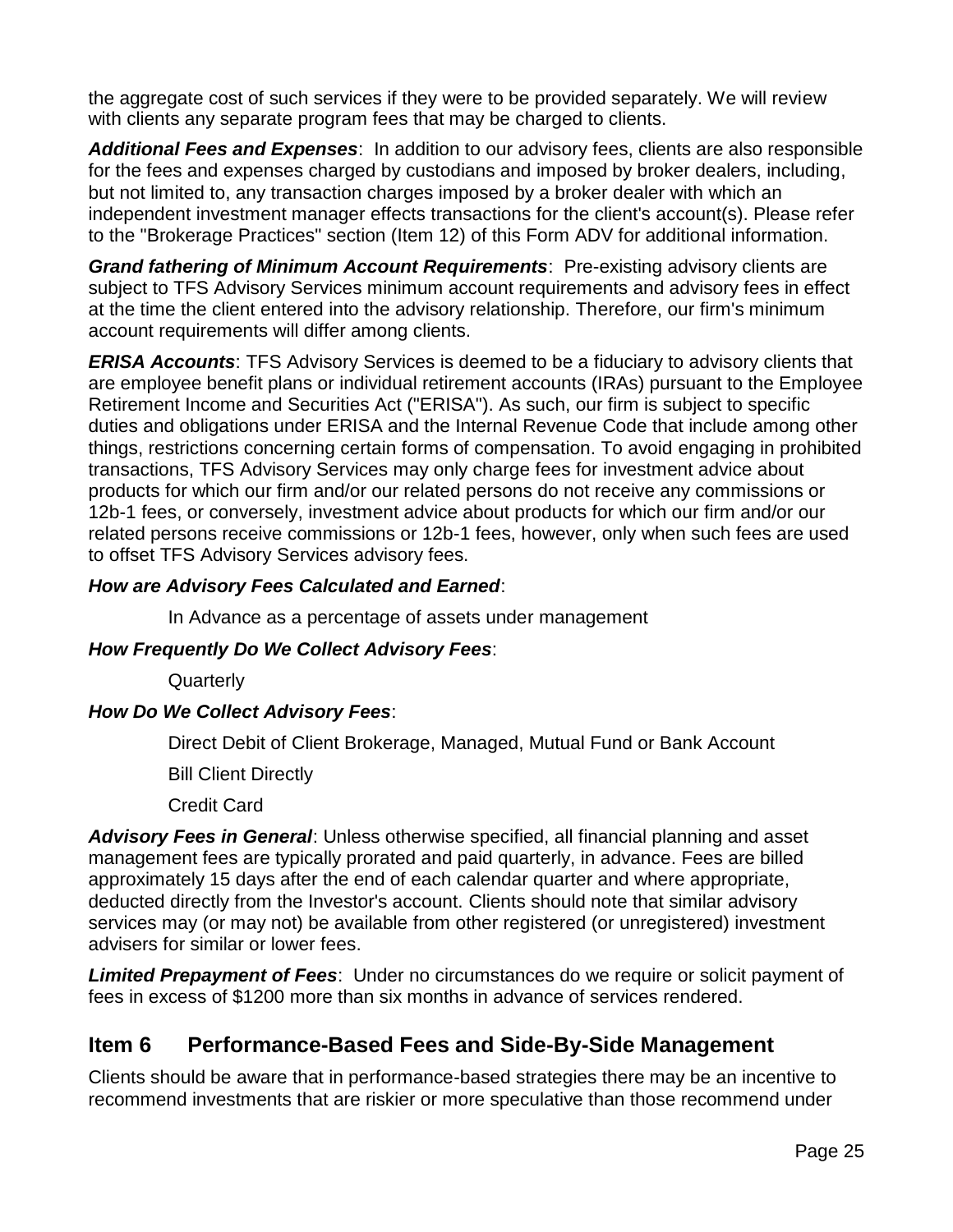the standard fee arrangement. There is also an incentive to favor higher fee paying accounts over other accounts. We have procedures in place to ensure that all clients are treated fairly and equally, and to prevent this conflict from influencing the allocation of investment opportunities among clients.

TFS Advisory Services does not charge performance-based fees.

# **Item 7 Types of Clients**

TFS Advisory Services provides advisory services to the following types of clients:

Individuals (other than high net worth individuals)

High net worth individuals

Pension and profit sharing plans(other than plan participants)

Charitable organizations

Corporations or other businesses not listed above

As previously disclosed in Item 5, our firm has established certain initial minimum account requirements, based on the nature of the service(s) being provided. For a more detailed understanding of those requirements, please review the disclosures provided in each applicable service.

# **Item 8 Methods of Analysis, Investment Strategies and Risk of Loss METHODS OF ANALYSIS**

We use the following methods of analysis in formulating our investment advice and/or managing client assets:

**Charting.** In this type of technical analysis, we review charts of market and security activity in an attempt to identify when the market is moving up or down and to predict when how long the trend may last and when that trend might reverse.

*Technical Analysis.* We analyze past market movements and apply that analysis to the present in an attempt to recognize recurring patterns of investor behavior and potentially predict future price movement.

Technical analysis does not consider the underlying financial condition of a company. This presents a risk in that a poorly-managed or financially unsound company may under perform regardless of market movement.

*Cyclical Analysis.* In this type of technical analysis, we measure the movements of a particular stock against the overall market in an attempt to predict the price movement of the security.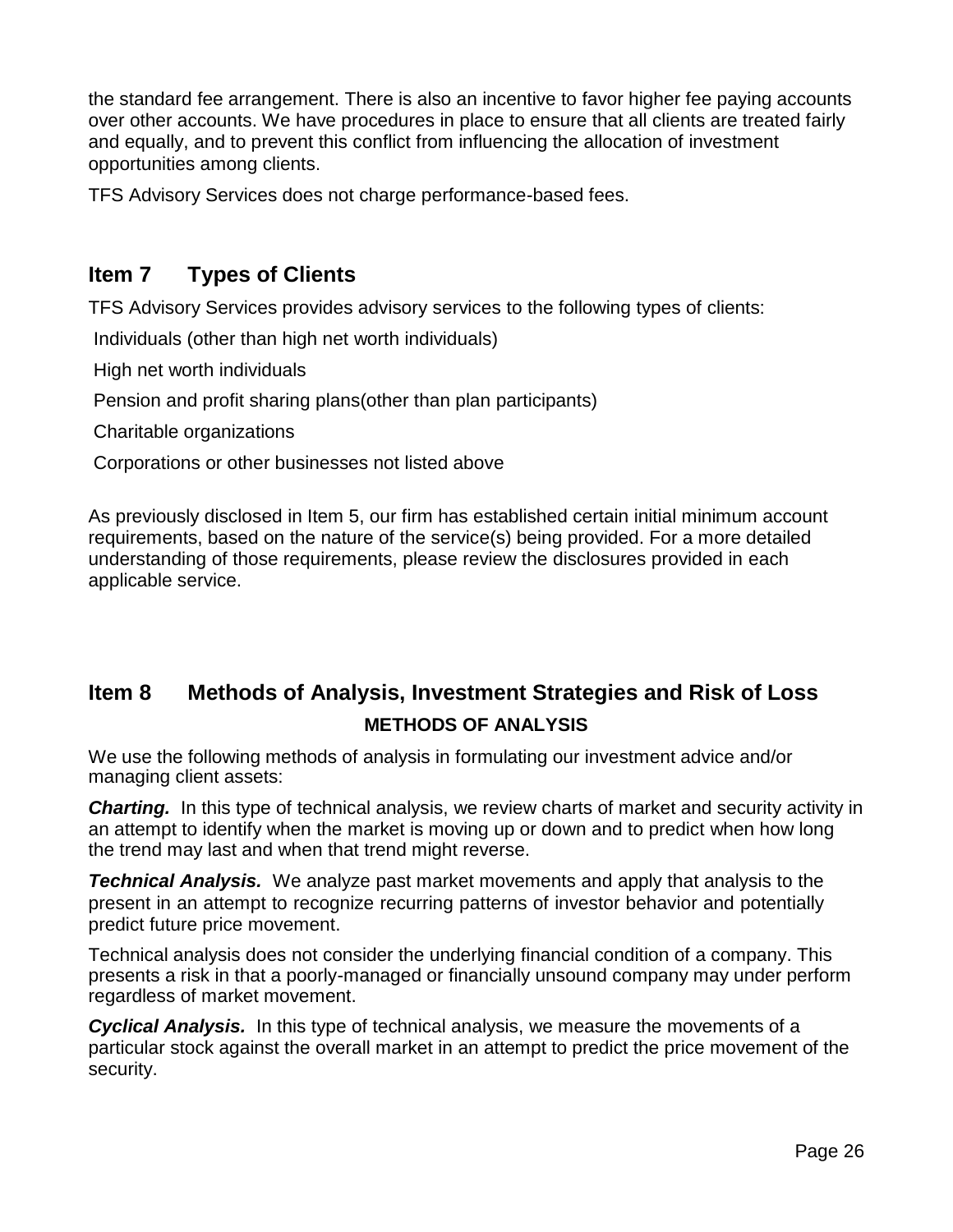*Quantitative Analysis.* We use mathematical models in an attempt to obtain more accurate measurements of a company's quantifiable data, such as the value of a share price or earnings per share, and predict changes to that data.

A risk in using quantitative analysis is that the models used may be based on assumptions that prove to be incorrect.

*Asset Allocation.* Rather than focusing primarily on securities selection, we attempt to identify an appropriate ratio of securities, fixed income, and cash suitable to the client's investment goals and risk tolerance.

A risk of asset allocation is that the client may not participate in sharp increases in a particular security, industry or market sector. Another risk is that the ratio of securities, fixed income, and cash will change over time due to stock and market movements and, if not corrected, will no longer be appropriate for the client's goals.

*Mutual Fund and/or ETF Analysis.* We look at the experience and track record of the manager of the mutual fund or ETF in an attempt to determine if that manager has demonstrated an ability to invest over a period of time and in different economic conditions. We may look at the underlying assets in a mutual fund or ETF in an attempt to determine if there is significant overlap in the underlying investments held in another fund(s) in the client's portfolio. We also monitor the funds or ETFs in an attempt to determine if they are continuing to follow their stated investment strategy.

A risk of mutual fund and/or ETF analysis is that, as in all securities investments, past performance does not guarantee future results. A manager who has been successful may not be able to replicate that success in the future. In addition, as we do not control the underlying investments in a fund or ETF, managers of different funds held by the client may purchase the same security, increasing the risk to the client if that security were to fall in value. There is also a risk that a manager may deviate from the stated investment mandate or strategy of the fund or ETF, which could make the holding(s) less suitable for the client's portfolio.

*Third-Party Money Manager Analysis.* We examine the experience, expertise, investment philosophies, and past performance of independent third-party investment managers in an attempt to determine if that manager has demonstrated an ability to invest over a period of time and in different economic conditions. We monitor the manager's underlying holdings, strategies, concentrations and leverage as part of our overall periodic risk assessment. Additionally, as part of our due-diligence process, we survey the manager's compliance and business enterprise risks

*Risks for all forms of analysis.* Our securities analysis methods rely on the assumption that the companies whose securities we purchase and sell, the rating agencies that review these securities, and other publicly-available sources of information about these securities, are providing accurate and unbiased data. While we are alert to indications that data may be incorrect, there is always a risk that our analysis may be compromised by inaccurate or misleading information.

#### *INVESTMENT STRATEGIES*

We use the following strategy(ies) in managing client accounts, provided that such strategy(ies) are appropriate to the needs of the client and consistent with the client's investment objectives, risk tolerance, and time horizons, among other considerations: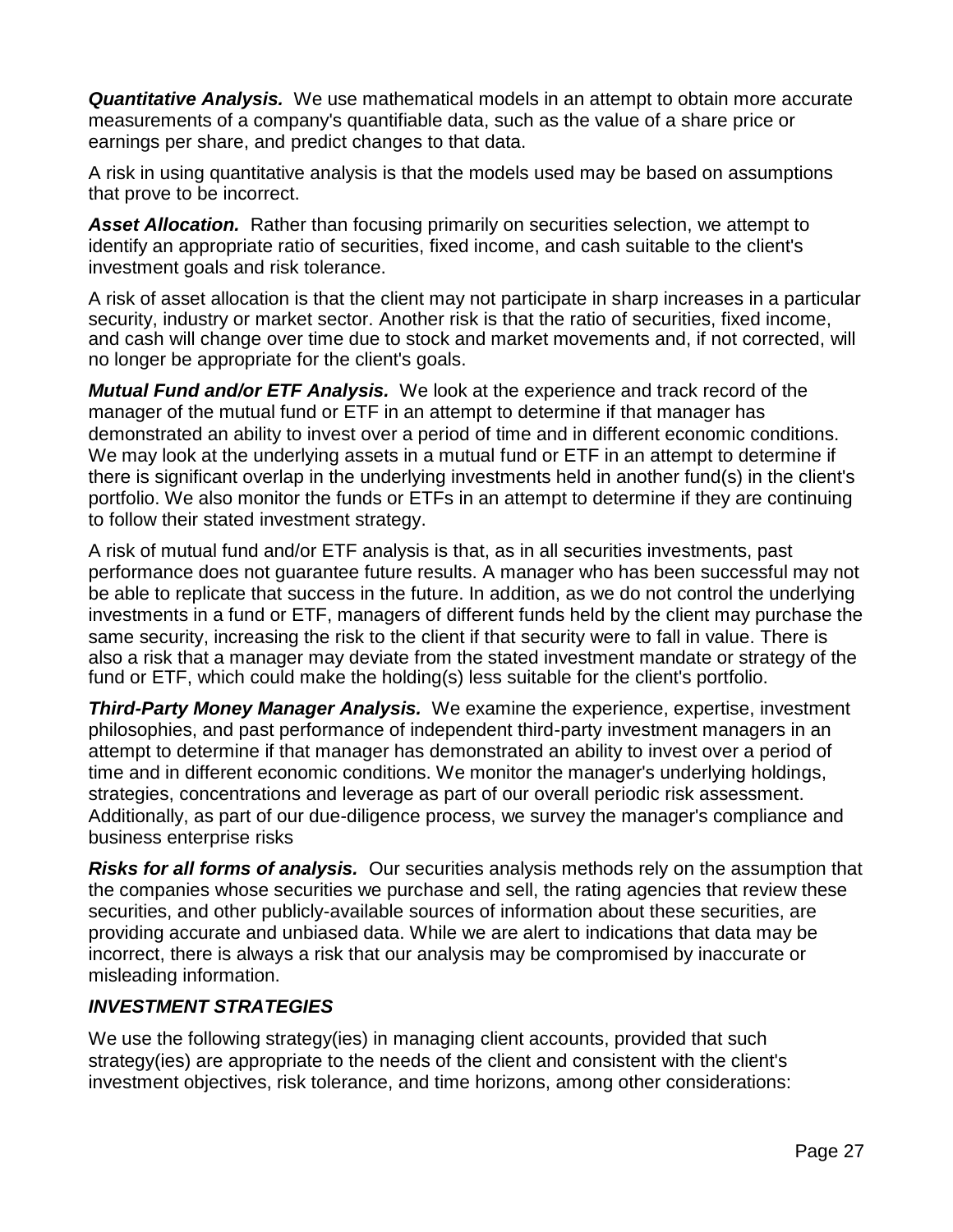**Long-term purchases.** We purchase securities with the idea of holding them in the client's account for a year or longer. Typically, we employ this strategy when:

we believe the securities to be currently undervalued, and/or

we want exposure to a particular asset class over time, regardless of the current projection for this class.

A risk in a long-term purchase strategy is that by holding the security for this length of time, we may not take advantages of short-term gains that could be profitable to a client. Moreover, if our predictions are incorrect, a security may decline sharply in value before we make the decision to sell.

**Short-term purchases.** When utilizing this strategy, we purchase securities with the idea of selling them within a relatively short time (typically a year or less). We do this in an attempt to take advantage of conditions that we believe will soon result in a price swing in the securities we purchase.

A short-term purchase strategy poses risks should the anticipated price swing not materialize; we are then left with the option of having a long-term investment in a security that was designed to be a short-term purchase, or potentially taking a loss.

In addition, this strategy involves more frequent trading than does a longer-term strategy, and will result in increased brokerage and other transaction-related costs, as well as less favorable tax treatment of short-term capital gains.

**Trading.** We purchase securities with the idea of selling them very quickly (typically within 30 days or less). We do this in an attempt to take advantage of our predictions of brief price swings.

Utilizing a trading strategy creates the potential for sudden losses if the anticipated price swing does not materialize. Moreover, under those circumstances, we are left with few options:

having a long-term investment in a security that was designed to be a short-term purchase, or

the potential of having to taking a loss.

In addition, because this strategy involves more frequent trading than does a longer-term strategy, there will be a resultant increase in brokerage and other transaction-related costs, as well as less favorable tax treatment of short-term capital gains.

*Risk of Loss.* Securities investments are not guaranteed and you may lose money on your investments. We ask that you work with us to help us understand your tolerance for risk.

Clients should understand that investing in any securities, including mutual funds, involves a risk of loss of both income and principal.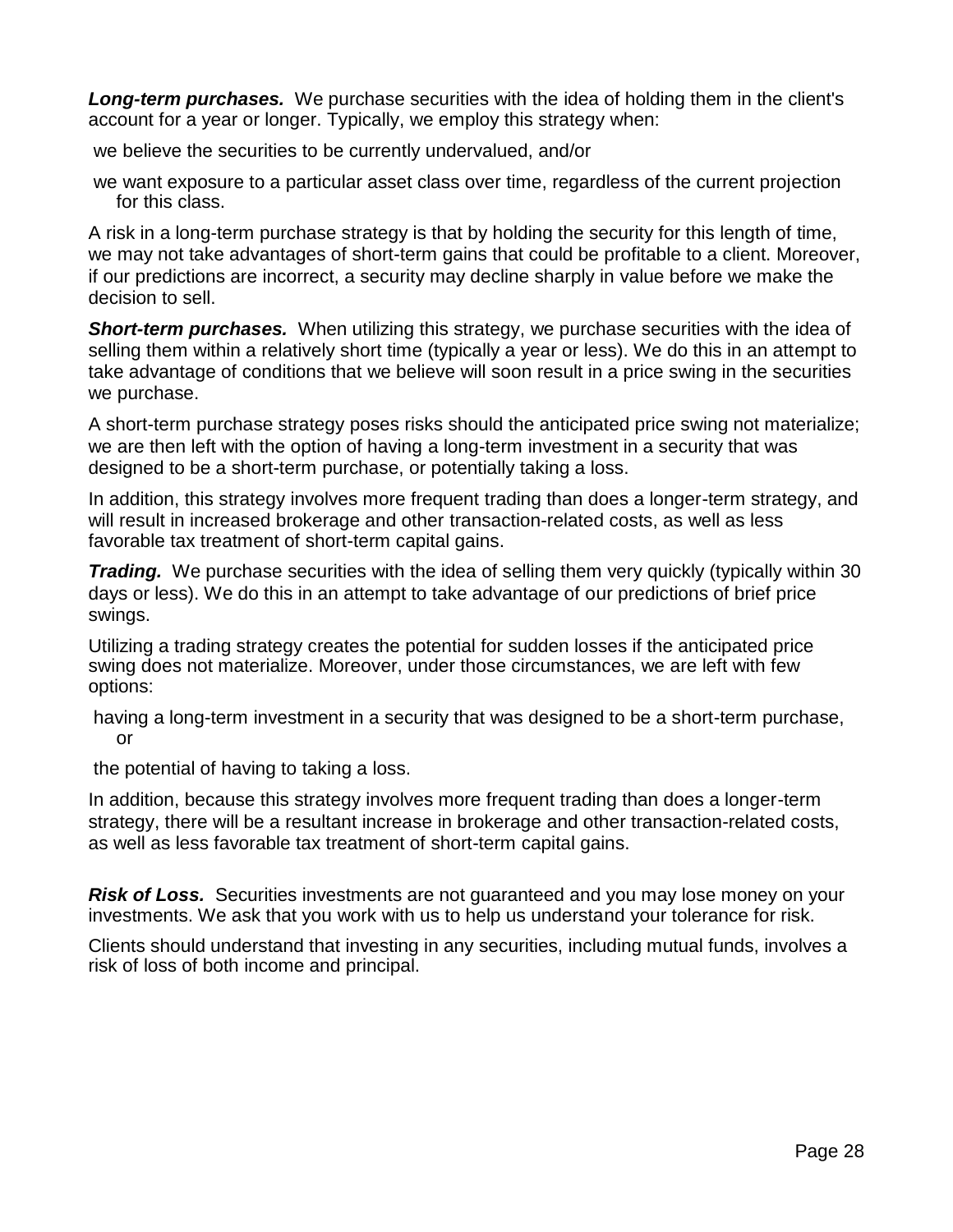# **Item 9 Disciplinary Information**

We are required to disclose any legal or disciplinary events that are material to a client's or prospective client's evaluation of our advisory business or the integrity of our management.

TFS Advisory Services has no reportable events.

# **Item 10 Other Financial Industry Activities and Affiliations**

#### *FIRM Registrations:*

In addition to TFS Advisory Services being a registered investment adviser, our firm is affiliated with and a division of TFS Securities, Inc.a FINRA member broker-dealer. A more detailed description is specifically disclosed in Section 7.A. on Schedule D of Form ADV, Part 1, which can be accessed by following the directions provided on the Cover Page of this Firm Brochure.

#### *MANAGEMENT and PERSONNEL:*

#### **Thomas P. Hyland, President, Born 1964**

President of:

Tomorrow's Financial Services, Inc.

TFS Securities, Inc.

TFS Insurance Agency, Inc.

TFS Mortgage Corporation, Inc.

TFS Income Tax Preparation Services, Inc.

TFS Realty Management Corporation, Inc.

30 Years Experience in the Financial Services Industry

B.A., Rutgers University, General Securities Representative, General Securities Principal, Financial and Operations Principal, Municipal Securities Principal, Investment Advisory Representative and Licensed Insurance Producer.

#### **Robert Giarraffa, Portfolio Manager, Born 1947**

M.B.A. Finance, Fairleigh Dickinson University

B.A. Chemistry St. John's University

Experience in the Financial Services Industry since 1979

General Securities Representative, General Securities Principal, Investment Advisory Representative, Registered Mortgage Solicitor and Licensed Insurance Producer.

#### **Joseph P. Okaly, Assistant Portfolio Manager, Born 1986**

B.A. Finance, The College of New Jersey

Experience in the Financial Services Industry since 2008

General Securities Representative, Investment Advisory Representative, Registered Mortgage Solicitor,Licensed Insurance Producer.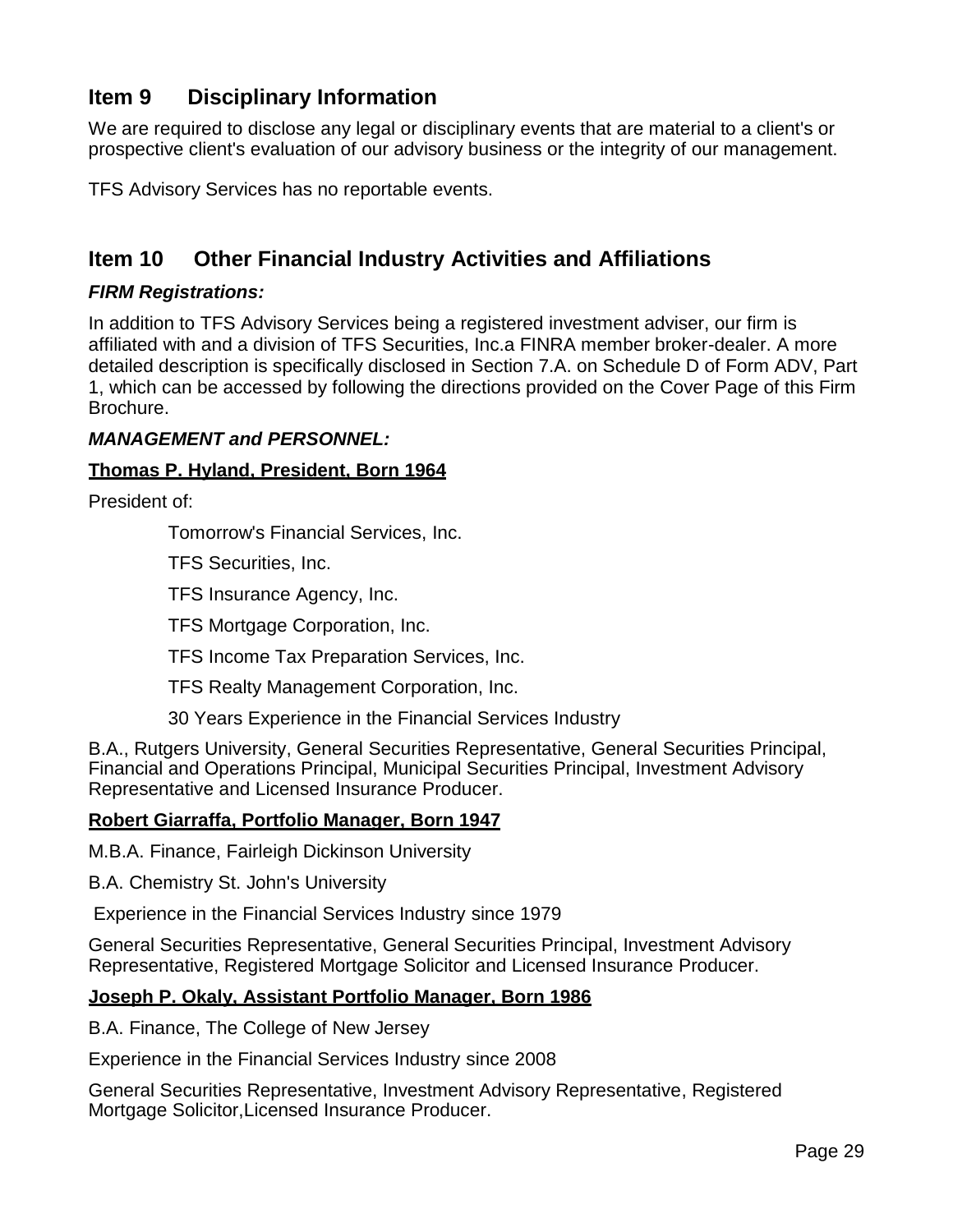#### **Tara Recupido , Director of Marketing, Born 1979**

B.A. Consumer Economics and Italian, University of DelawareExperience in the Financial Services Industry since 2003

3 Years Experience in Operations

General Securities Representative, Investment Advisory Representative, Registered Mortgage Solicitor,Licensed Insurance Producer.

#### **Nicole Przybylko, Director of Advisory Services, Born 1985**

B.A. Rutgers University

9 Years Operations and Compliance Experience

General Securities Representative, General Securities Principal, Municipal Securities Principal, Registered Options Principal and Financial and Operations Principal.

#### **Jennette Fraler, VP/Chief Compliance Officer Born 1980**

Operations and Compliance Experience since 2000

General Securities Representative, General Securities Principal, Municipal Securities Principal, Registered Options Principal and Financial and Operations Principal.

#### *MANAGEMENT and PERSONNEL Registrations:*

Personnel of TFS Advisory Services and other related personnel are separately licensed as registered representatives of TFS Securities, Inc., an affiliated broker-dealer. These individuals, in their separate capacity, may affect securities transactions for which they will receive separate, yet customary compensation.

While TFS Advisory Services and these individuals endeavor at all times to put the interest of the clients first as part of our fiduciary duty, clients should be aware that the receipt of additional compensation itself creates a conflict of interest, and may affect the judgment of these individuals when making recommendations.

We are a registered investment adviser and a wholly owned subsidiary of **Tomorrow's Financial Services, Inc. a NJ holding Co.** As a subsidiary of **Tomorrow's Financial Services, Inc.**, our firm is under common ownership and control with several financial institutions, including the following with which we have a material business relationship (referred to collectively as the "Related Companies"):

**TFS Securities, Inc.**, a FINRA member broker-dealer;

 **TFS Wealth Management.**, a filed and registered trading name (DBA) for Tomorrow's Financial Services, Inc.

**TFS Insurance Agency, Inc.**, a stand-alone licensed insurance agency;

**TFS Mortgage Corporation, Inc.**, a stand -alone mortgage company;

 **TFS Tax Preparation Services, Inc.,** a stand -alone tax consulting and preparation firm**.**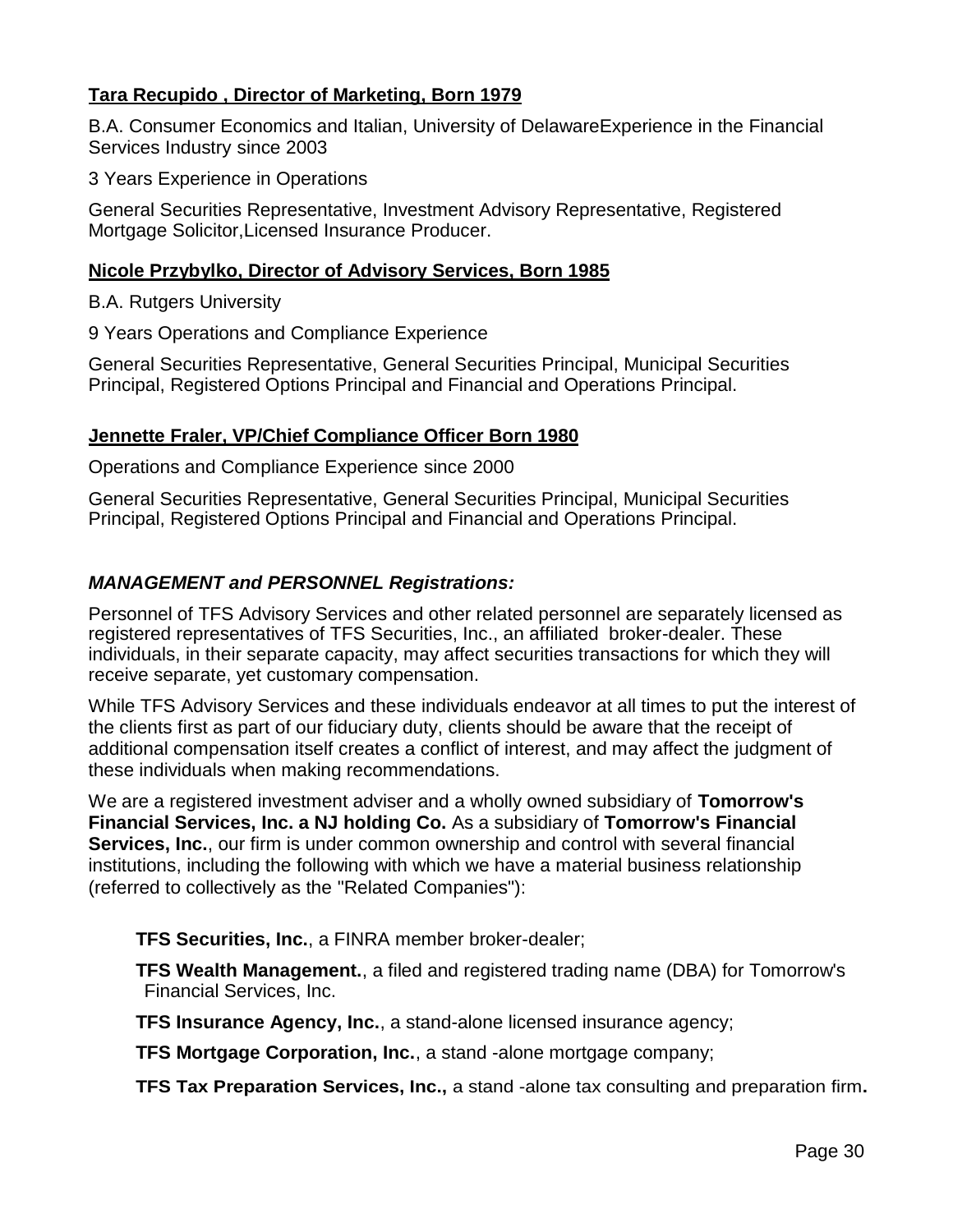Where appropriate, TFS Advisory Services and our employees may recommend the various investment and investment-related services of the Related Companies to our advisory clients. The Related Companies and their employees may also recommend the advisory services of our firm to their clients. The services provided by the Related Companies are separate and distinct from our advisory services, and are provided for separate and additional compensation. There may also be arrangements between TFS Advisory Services and these Related Companies where TFS Advisory Services and/or the Related Companies and their employees receive payment in exchange for client referrals. No TFS Advisory Services client is obligated to use the services of any of the Related Companies.

In addition, the management persons and other employees of TFS Advisory Services are: (1) management persons and registered representatives of a FINRA member broker-dealer; and, (2) management persons and insurance agents of a licensed insurance agency. These individuals may also be insurance agents for one or more insurance companies. In their separate capacities as registered representatives and/or insurance agents, these individuals are able to effect securities transactions and/or purchase insurance and insurance-related investment products for TFS Advisory Services advisory clients, for which these individuals will receive separate and additional compensation. Clients, however, are not under any obligation to engage these individuals when considering the purchase/sale of securities or insurance.

Management personnel of our firm, in their individual capacities, are agents for various insurance companies. As such, these individuals are able to receive separate, yet customary commission compensation resulting from implementing product transactions on behalf of advisory clients. Clients, however, are not under any obligation to engage these individuals when considering implementation of advisory recommendations. The implementation of any or all recommendations is solely at the discretion of the client.

Management or other personnel of our firm may have an interest in or may be affiliated with TFS Tax preparation Services, providing accounting services for separate and typical compensation.

**TFS Tax Preparation Services, Inc.** may recommend TFS Advisory Services to accounting clients in need of advisory services. Conversely, TFS Advisory Services may recommend **TFS Tax Preparation Services, Inc.** to advisory clients in need of accounting services. Accounting services provided by **TFS Tax Preparation Services, Inc.** are separate and distinct from our advisory services, and are provided for separate and typical compensation. There are no referral fee arrangements between our firms for these recommendations. No TFS Advisory Services client is obligated to use **TFS Tax Preparation Services, Inc.** for any accounting services and conversely, no accounting client is obligated to use the advisory services provided by us. The accounting services of **TFS Tax Preparation Services, Inc.** do not include the authority to sign checks or otherwise disburse funds on any of our advisory client's behalf.

Management personnel of TFS Advisory Services may have an interest in or be affiliated with **TFS Mortgage Corporation, Inc.**.In their separate capacities, these individuals are licensed under **TFS Mortgage Corporation, Inc.** as mortgage solicitors. As such, they can earn separate, yet typical compensation for the consummation of a mortgage.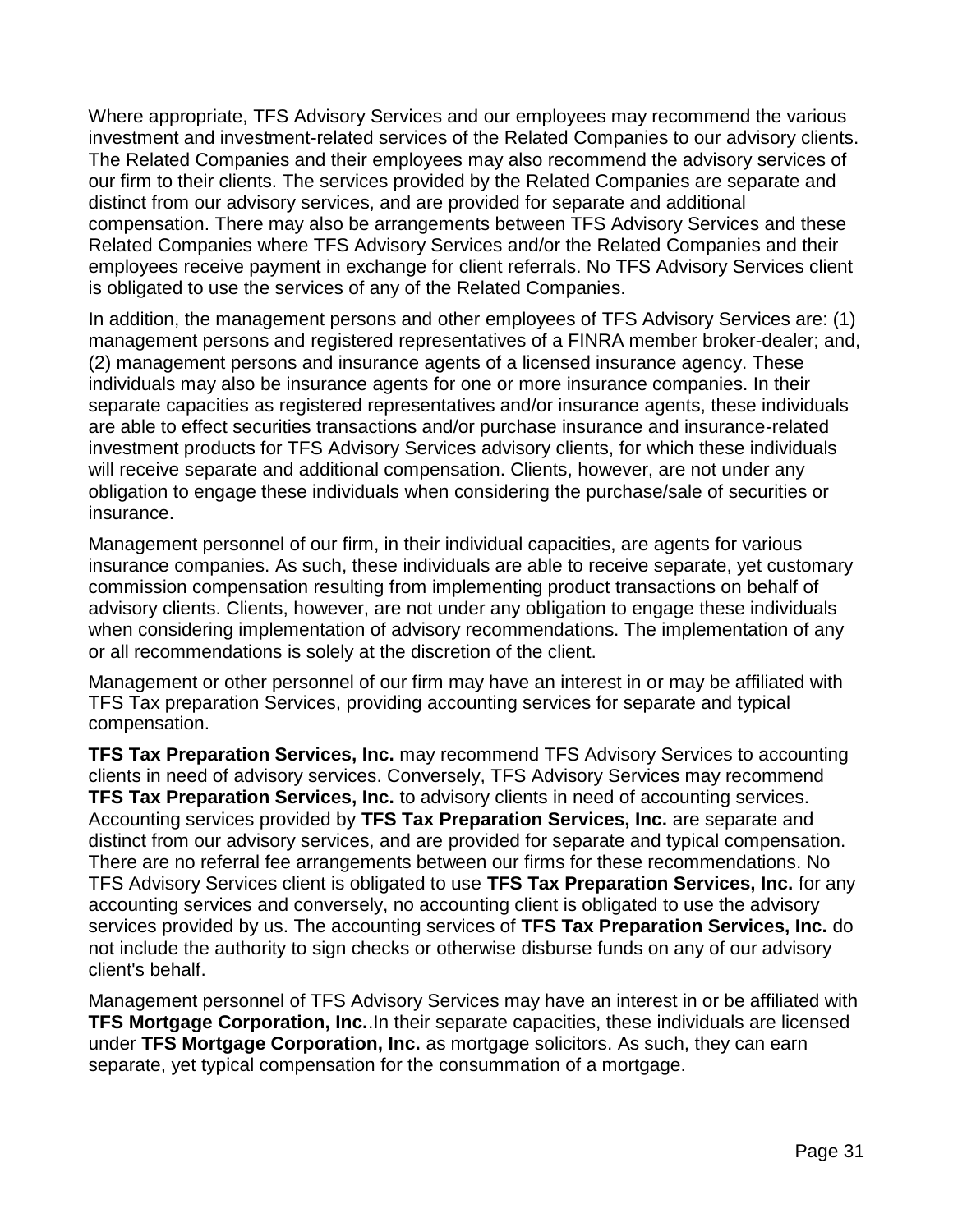**TFS Mortgage Corporation, Inc.** may recommend TFS Advisory Services to their clients in need of advisory services. Conversely, TFS Advisory Services may recommends **TFS Mortgage Corporation, Inc.** to advisory clients in need of such services. The services provided by **TFS Mortgage Corporation, Inc.** are separate and distinct from our advisory services, and are provided for separate and typical compensation. There are no referral fee arrangements between our firms for these recommendations. No TFS Advisory Services client is obligated to use **TFS Mortgage Corporation, Inc** for any services and conversely, no **TFS Mortgage Corporation, Inc.** client is obligated to use the advisory services we provide.

Clients should be aware that the receipt of additional compensation by TFS Advisory Services and its management persons or employees creates a conflict of interest that may impair the objectivity of our firm and these individuals when making advisory recommendations. TFS Advisory Services endeavors at all times to put the interest of its clients first as part of our fiduciary duty as a registered investment adviser; we take the following steps to address this conflict:

- we disclose to clients that they are not obligated to purchase recommended investment products from our employees or affiliated companies;
- we collect, maintain and document accurate, complete and relevant client background information, including the client's financial goals, objectives and risk tolerance;
- our firm's management conducts regular reviews of each client account to verify that all recommendations made to a client are suitable to the client's needs and circumstances;
- we require that our employees seek prior approval of any outside employment activity so that we may ensure that any conflicts of interests in such activities are properly addressed;
- we periodically monitor these outside employment activities to verify that any conflicts of interest continue to be properly addressed by our firm; and
- we educate our employees regarding the responsibilities of a fiduciary, including the need for having a reasonable and independent basis for the investment advice provided to clients.
- we disclose to clients the existence of all material conflicts of interest, including the potential for our firm and our employees to earn compensation from advisory clients in addition to our firm's advisory fees;

# **Item 11 Code of Ethics, Participation or Interest in Client Transactions and Personal Trading**

Our firm has adopted a Code of Ethics which sets forth high ethical standards of business conduct that we require of our employees, including compliance with applicable federal securities laws.

TFS Advisory Services and our personnel owe a duty of loyalty, fairness and good faith towards our clients, and have an obligation to adhere not only to the specific provisions of the Code of Ethics but to the general principles that guide the Code.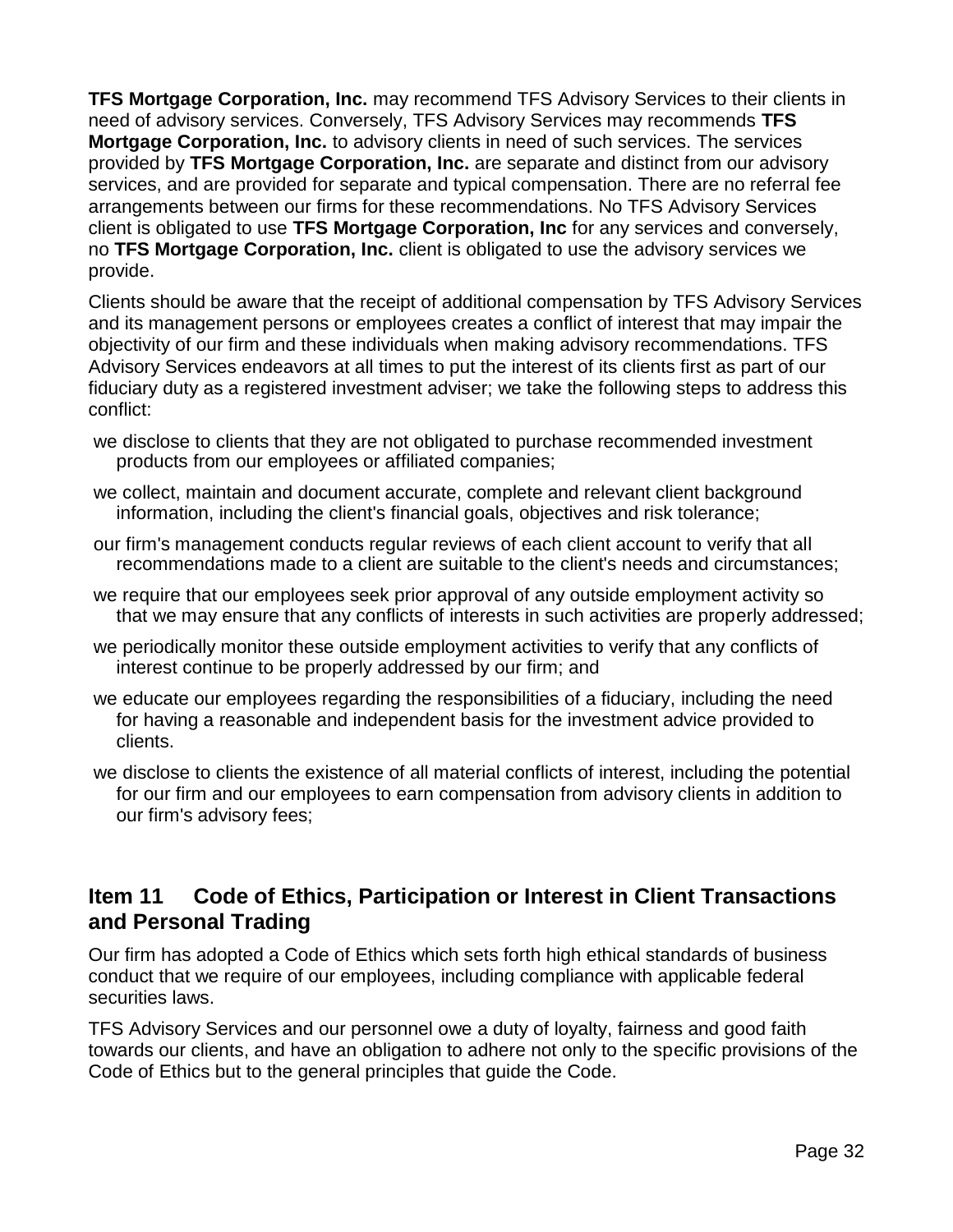Our Code of Ethics includes policies and procedures for the review of quarterly securities transactions reports as well as initial and annual securities holdings reports that must be submitted by the firm's access persons. Among other things, our Code of Ethics also requires the prior approval of any acquisition of securities in a limited offering (e.g., private placement) or an initial public offering. Our code also provides for oversight, enforcement and record keeping provisions.

TFS Advisory Services Code of Ethics further includes the firm's policy prohibiting the use of material non-public information. While we do not believe that we have any particular access to non-public information, all employees are reminded that such information may not be used in a personal or professional capacity.

A copy of our Code of Ethics is available to our advisory clients and prospective clients. You may request a copy by email sent to tphyland@tfsweb.com, or by calling us at 732-758-9300 ext 145.

TFS Advisory Services and individuals associated with our firm may engage in "Riskless Principal" trading in which the member who has received a customer order immediately executes an identical order in the marketplace, while taking on the role of principal, in order to fill the customer order. TFS Advisory Services and individuals associated with the firm are prohibited from engaging in principal transactions where securities are purchased into the firm account for the purpose of profit, the firm does not hold inventory, proprietary trading nor do we engage in market making activities.

TFS Advisory Services and individuals associated with our firm are prohibited from engaging in agency cross transactions.

Our Code of Ethics is designed to assure that the personal securities transactions, activities and interests of our employees will not interfere with (i) making decisions in the best interest of advisory clients and (ii) implementing such decisions while, at the same time, allowing employees to invest for their own accounts.

Our firm and/or individuals associated with our firm may buy or sell for their personal accounts securities identical to or different from those recommended to our clients. In addition, any related person(s) may have an interest or position in a certain security(ies) which may also be recommended to a client.

It is the expressed policy of our firm that no person employed by us may purchase or sell any security prior to a transaction(s) being implemented for an advisory account, thereby preventing such employee(s) from benefiting from transactions placed on behalf of advisory accounts.

We may aggregate our employee trades with client transactions where possible and when compliant with our duty to seek best execution for our clients. In these instances, participating clients will receive an average share price and transaction costs will be shared equally and on a pro-rata basis. In the instances where there is a partial fill of a particular batched order, we will allocate all purchases pro-rata, with each account paying the average price. Our employee accounts will be included in the pro-rata allocation.

As these situations represent actual or potential conflicts of interest to our clients, we have established the following policies and procedures for implementing our firm's Code of Ethics, to ensure our firm complies with its regulatory obligations and provides our clients and potential clients with full and fair disclosure of such conflicts of interest: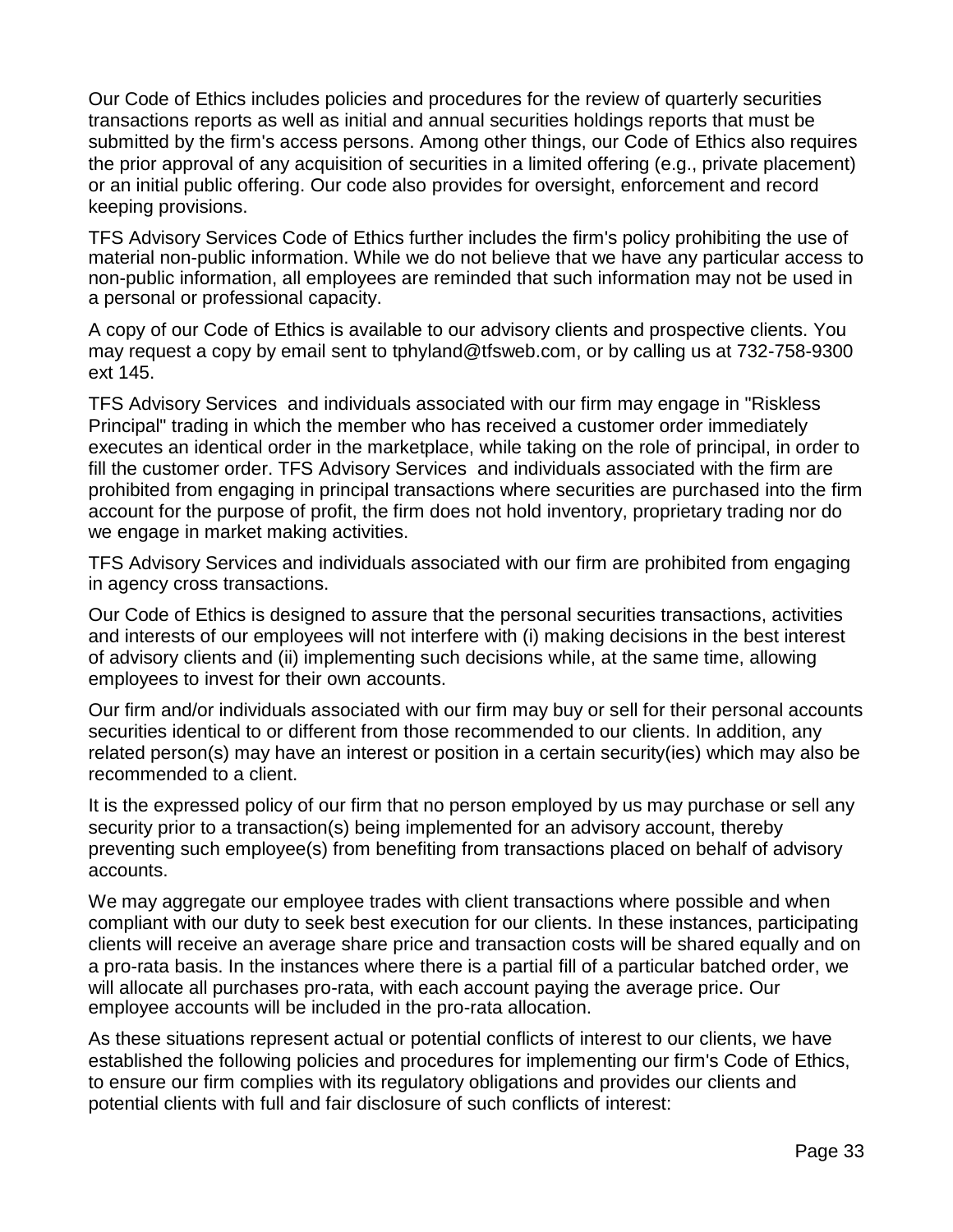- 1. No principal or employee of our firm may put his or her own interest above the interest of an advisory client.
- 2. No principal or employee of our firm may buy or sell securities for their personal portfolio(s) where their decision is a result of information received as a result of his or her employment unless the information is also available to the investing public.
- 3. It is the expressed policy of our firm that no person employed by us may purchase or sell any security prior to a transaction(s) being implemented for an advisory account. This prevents such employees from benefiting from transactions placed on behalf of advisory accounts.
- 4. Our firm requires prior approval for any IPO or private placement investments by related persons of the firm.
- 5. We maintain a list of all reportable securities holdings for our firm and anyone associated with this advisory practice that has access to advisory recommendations ("access person"). These holdings are reviewed on a regular basis by our firm's Chief Compliance Officer or his/her designee.
- 6. We have established procedures for the maintenance of all required books and records.
- 7. All clients are fully informed that related persons may receive separate commission compensation when effecting transactions during the implementation process.
- 8. Clients can decline to implement any advice rendered, except in situations where our firm is granted discretionary authority.
- 9. All of our principals and employees must act in accordance with all applicable Federal and State regulations governing registered investment advisory practices.
- 10. We discuss and reinforce our Code of Ethics annually at our mandatory annual compliance meetings and provide training wherever possible to ensure that each supervised person has a clear understanding of our Code of Ethics.
- 11. We have established policies requiring the reporting of Code of Ethics violations to our senior management.
- 12. Any individual who violates any of the above restrictions may be subject to termination.

As disclosed in the preceding section of this Brochure (Item 10), related persons of our firm are separately registered as securities representatives of a broker-dealer and/or licensed as an insurance agent and/or broker of various insurance companies. Please refer to Item 10 for a detailed explanation of these relationships and important conflict of interest disclosures.

# **Item 12 Brokerage Practices**

Advisory clients of TFS Advisory Services are required to use Pershing, LLC, a non-affiliated clearing broker dealer for custodial and transaction services for client accounts and in some cases for TFS Securities, Inc. Pershing LLC provides the clearing, asset allocation, custodial and transactional services that are required to operate TFS Advisory Services, as its affiliated broker dealer TFS Securities, Inc. may not provide one or more of these services. In addition,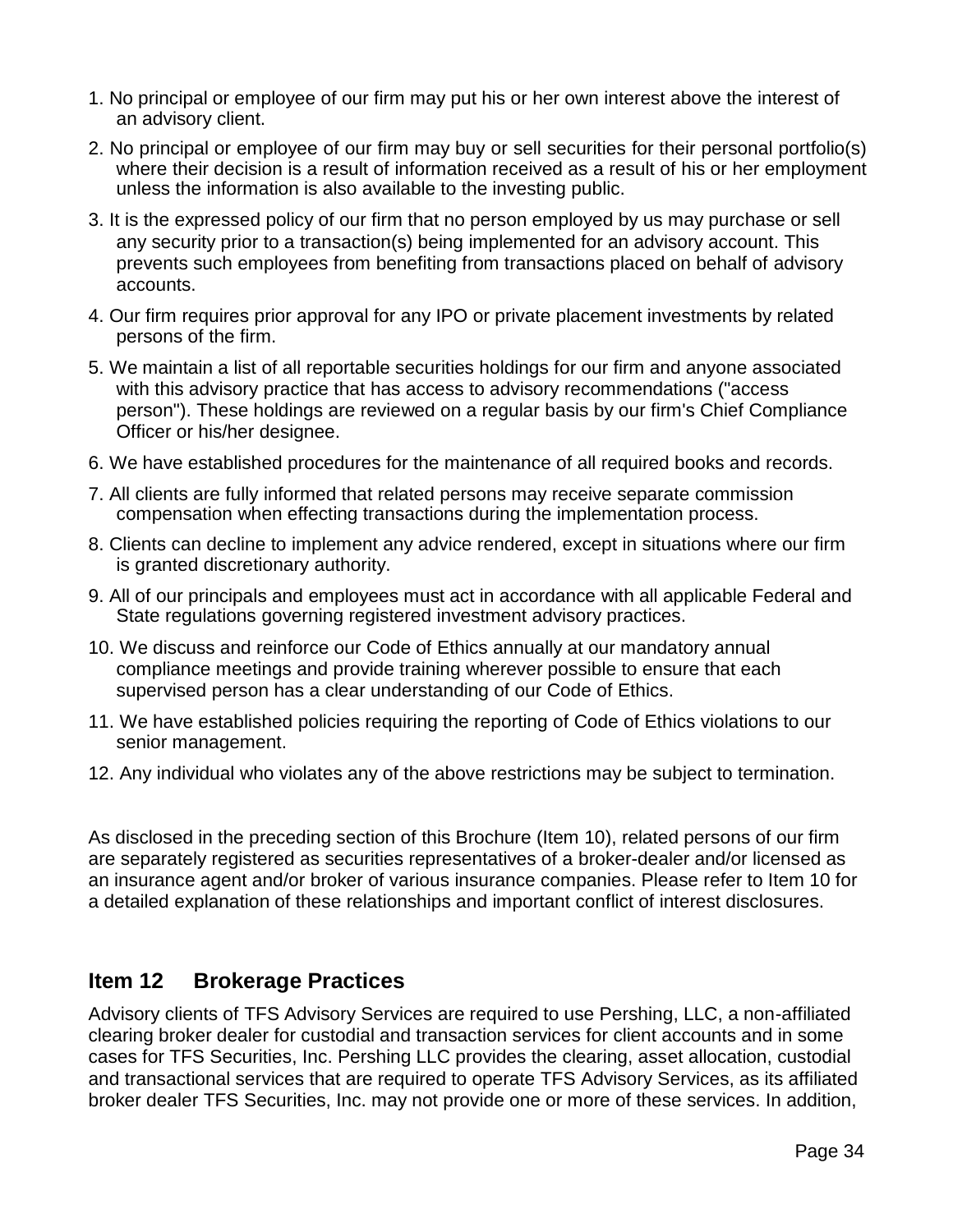the use of Pershing LLC enables TFS Advisory Services to pay from the client's advisory fees, some of the transaction fees as described in the fee schedule.

Each client of TFS Advisory Services provides written authority for the use of Pershing as the "clearing entity" for their transactions and the commission costs that will be charged for said transactions.

Clients must include any limitations on this discretionary authority in the afore mentioned authority statement. Clients may change/amend these limitations as required. Such amendments must be provided to us in writing.

Advisory clients of TFS Advisory Services in need of brokerage or custodial services other than the asset allocation services offered, TFS Advisory Services may recommend the use of TFS Securities, Inc. for those services where the investment advisor representative of TFS Advisory Services is properly licensed to do so and provided TFS Advisory Services can meet its fiduciary obligation of best execution. However, no client is under obligation to effect transactions through any recommended broker.

TFS Advisory Services will block trades where possible and when advantageous to clients. This blocking of trades permits the trading of aggregate blocks of securities composed of assets from multiple client accounts, so long as transaction costs are shared equally and on a pro-rated basis between all accounts included in any such block.

Block trading may allow us to execute equity trades in a timelier, more equitable manner, at an average share price. TFS Advisory Services will typically aggregate trades among clients whose accounts can be traded at a given broker, and generally will rotate or vary the order of brokers through which it places trades for clients on any particular day. TFS Advisory Services block trading policy and procedures are as follows:

1) Transactions for any client account may not be aggregated for execution if the practice is prohibited by or inconsistent with the client's advisory agreement with TFS Advisory Services, or our firm's order allocation policy.

2) Trading personnel in concert with the portfolio manager determine that the purchase or sale of the particular security involved is appropriate for the client and consistent with the client's investment objectives and with any investment guidelines or restrictions applicable to the client's account.

3) The portfolio manager must reasonably believe that the order aggregation will benefit, and will enable TFS Advisory Services to seek best execution for each client participating in the aggregated order. This requires a good faith judgment at the time the order is placed for the execution. It does not mean that the determination made in advance of the transaction must always prove to have been correct in the light of a "20-20 hindsight" perspective. Best execution includes the duty to seek the best quality of execution, as well as the best net price.

4) Prior to entry of an aggregated order, an electronic order ticket is generated which identifies each client account participating in the order and the proposed allocation of the order, upon completion, to those clients. Trading personnel have the ability to print order tickets or generate a print screen of the entire allocation for any particular aggregated trading activity.

5) If the order cannot be executed in full at the same price or time, the securities actually purchased or sold by the close of each business day must be allocated pro rata among the participating client accounts in accordance with the initial order ticket or other written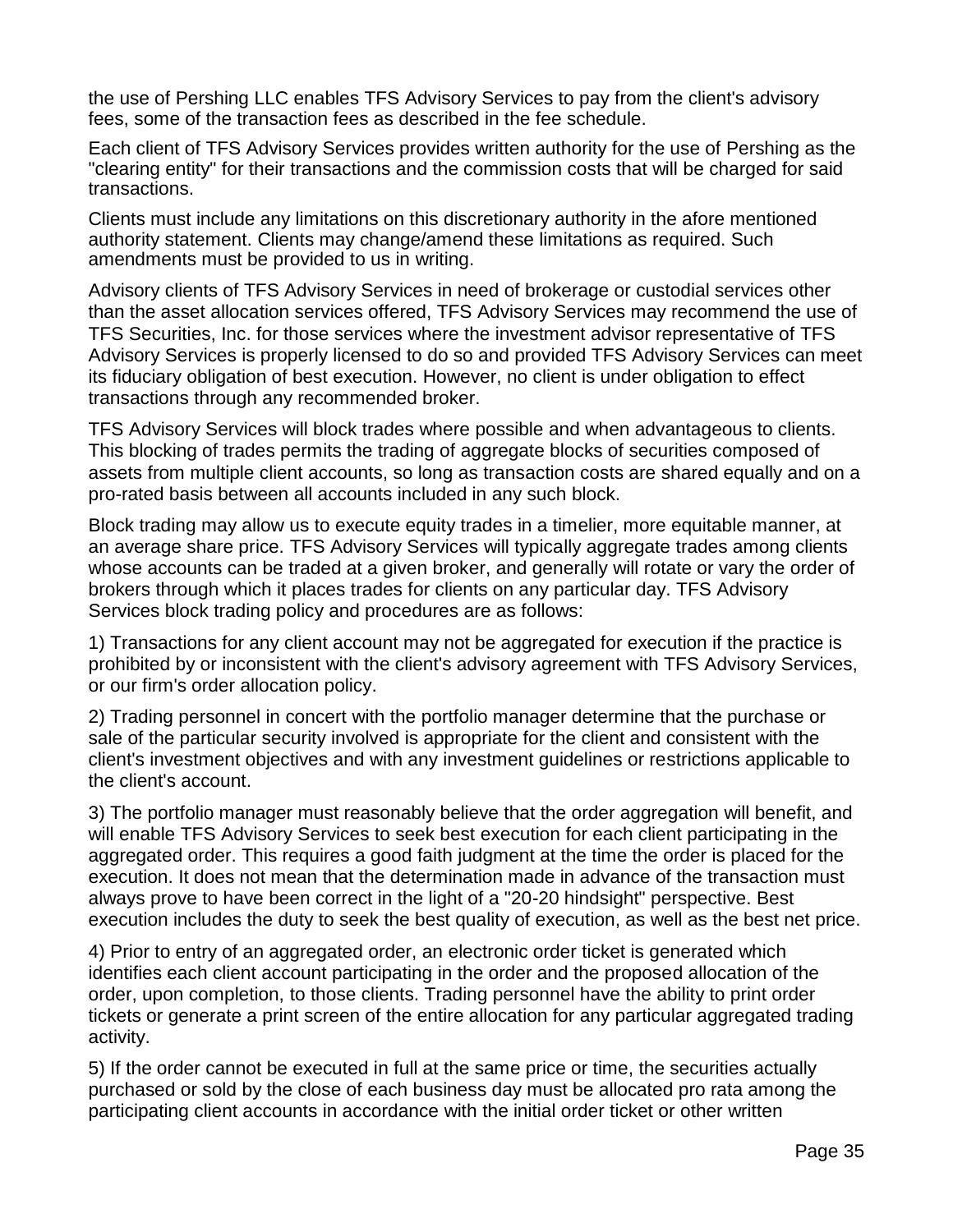statement of allocation. However, adjustments to this pro rata allocation may be made to participating client accounts in accordance with the initial order ticket or other written statement of allocation. Furthermore, adjustments to this pro rata allocation may be made to avoid having odd amounts of shares held in any client account, or to avoid excessive ticket charges in smaller accounts.

6) Generally, each client that participates in the aggregated order must do so at the average price for all separate transactions made to fill the order, and must share in the commissions on a pro rata basis in proportion to the client's participation. Under the client's agreement with the custodian/broker, transaction costs may be based on the number of shares traded for each client.

7) If the order will be allocated in a manner other than that stated in the initial statement of allocation, a written explanation of the change must be provided to and approved by the Chief Compliance Officer no later than the morning following the execution of the aggregate trade.

8) TFS Advisory Services client account records separately reflect, for each account in which the aggregated transaction occurred, the securities which are held by, and bought and sold for, that account.

9) Funds and securities for aggregated orders are clearly identified on TFS Advisory Services records and to the broker-dealers or other intermediaries handling the transactions, by the appropriate account numbers for each participating client.

10) No client or account will be favored over another.

#### **Item 13 Review of Accounts**

#### **INVESTMENT SUPERVISORY SERVICES INDIVIDUAL PORTFOLIO MANAGEMENT**

*REVIEWS:* While the underlying securities within Individual Portfolio Management Services accounts are continually monitored, these accounts are reviewed regularly as the investment advisor representatives deem necessary. Accounts are reviewed in the context of each client's stated investment objectives and guidelines. More frequent reviews may be triggered by material changes in variables such as the client's individual circumstances, or the market, political or economic environment.

These accounts are typically reviewed by the corresponding investment advisor representative.

*REPORTS:* In addition to the monthly statements and confirmations of transactions that clients receive from their custodian, Individual registered investment advisors may provide other reports summarizing account performance, balances and holdings. These reports will also remind the client to notify us if there have been changes in the client's financial situation or investment objectives and whether the client wishes to impose investment restrictions or modify existing restrictions.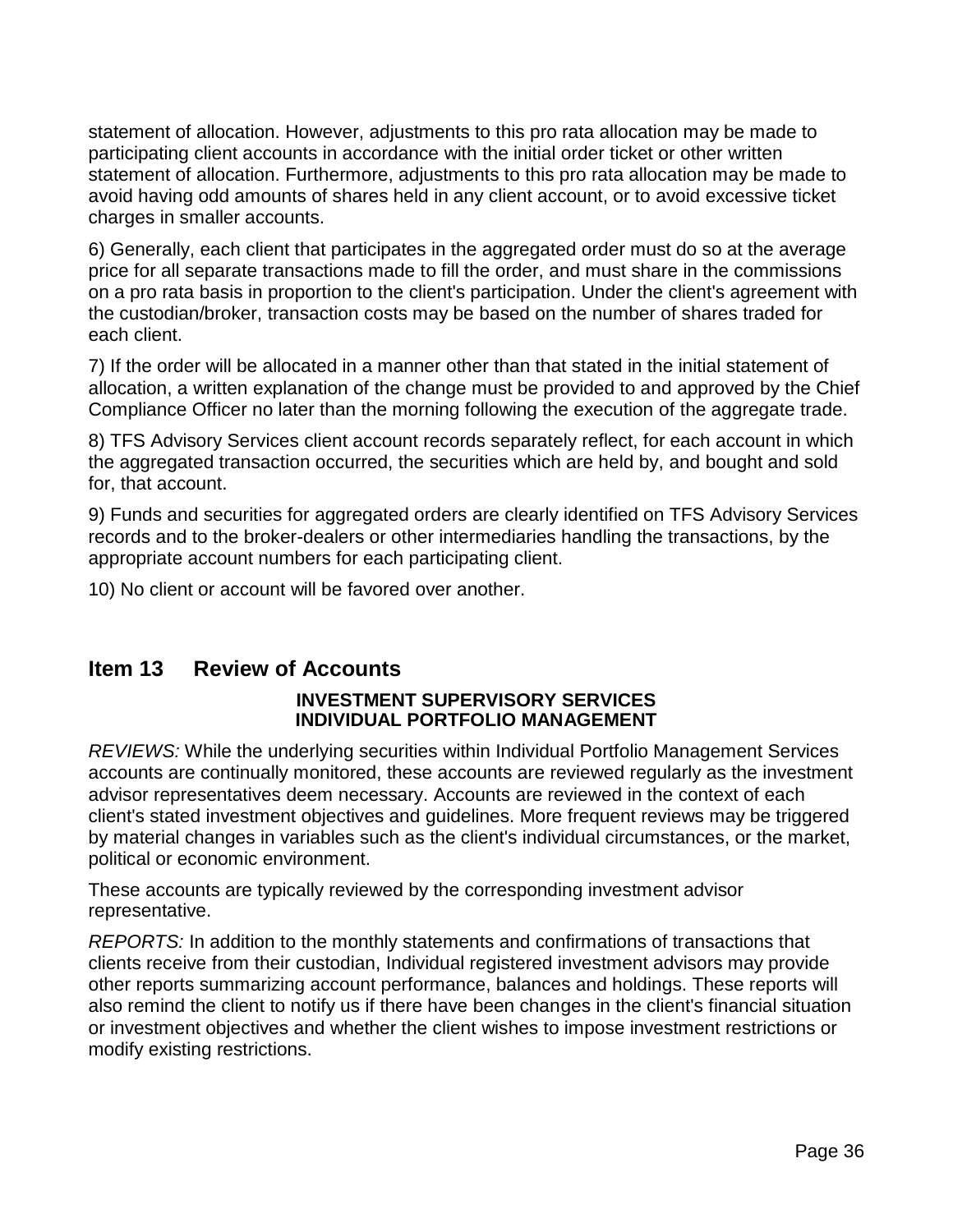#### **INVESTMENT SUPERVISORY SERVICES PROPRIETARY MODEL PORTFOLIO MANAGEMENT**

*REVIEWS:* While the underlying securities within Individual Portfolio Management Services accounts are continually monitored, these accounts are reviewed regularly as the managers deem necessary. Accounts are reviewed in the context of each client's stated investment objectives and guidelines. More frequent reviews may be triggered by material changes in variables such as the client's individual circumstances, or the market, political or economic environment. In addition, the investment advisor representatives review their client accounts on a regular basis.

These accounts are typically reviewed by the portfolio manager.

REPORTS: In addition to the monthly/quarterly statements and confirmations of transactions that clients receive from the custodian, Individual registered investment advisors may provide other reports summarizing account performance, balances and holdings. These reports will also remind the client to notify us if there have been changes in the client's financial situation or investment objectives and whether the client wishes to impose investment restrictions or modify existing restrictions.

#### **PLATFORM PROVIDERS, FSP (FUND STRATEGIST PORTFOLIO), SMA(SEPARATELY MANAGED ACCOUNT), UMA (UNIFIED MANAGED ACCOUNT)**

*REVIEWS:* While the underlying securities within Individual Portfolio Management Services accounts are continually monitored, these accounts are reviewed regularly as the managers deem necessary. Accounts are reviewed in the context of each client's stated investment objectives and guidelines. More frequent reviews may be triggered by material changes in variables such as the client's individual circumstances, or the market, political or economic environment. In addition, the investment advisor representatives review their client accounts on a regular basis.

These accounts are typically reviewed by the portfolio manager.

REPORTS: In addition to the monthly/quarterly statements and confirmations of transactions that clients receive from the custodian, Individual registered investment advisors may provide other reports summarizing account performance, balances and holdings. These reports will also remind the client to notify us if there have been changes in the client's financial situation or investment objectives and whether the client wishes to impose investment restrictions or modify existing restrictions.

# **MUTUAL FUND PORTFOLIO MANAGEMENT**

*REVIEWS:* TFS Advisory Services continually reviews and monitors the Mutual Fund's holdings in accordance with the investment objectives as detailed in the Fund Prospectus.

**REPORTS:** Clients should refer to the Fund Prospectus for information regarding regular reports to the fund by TFS Advisory Services.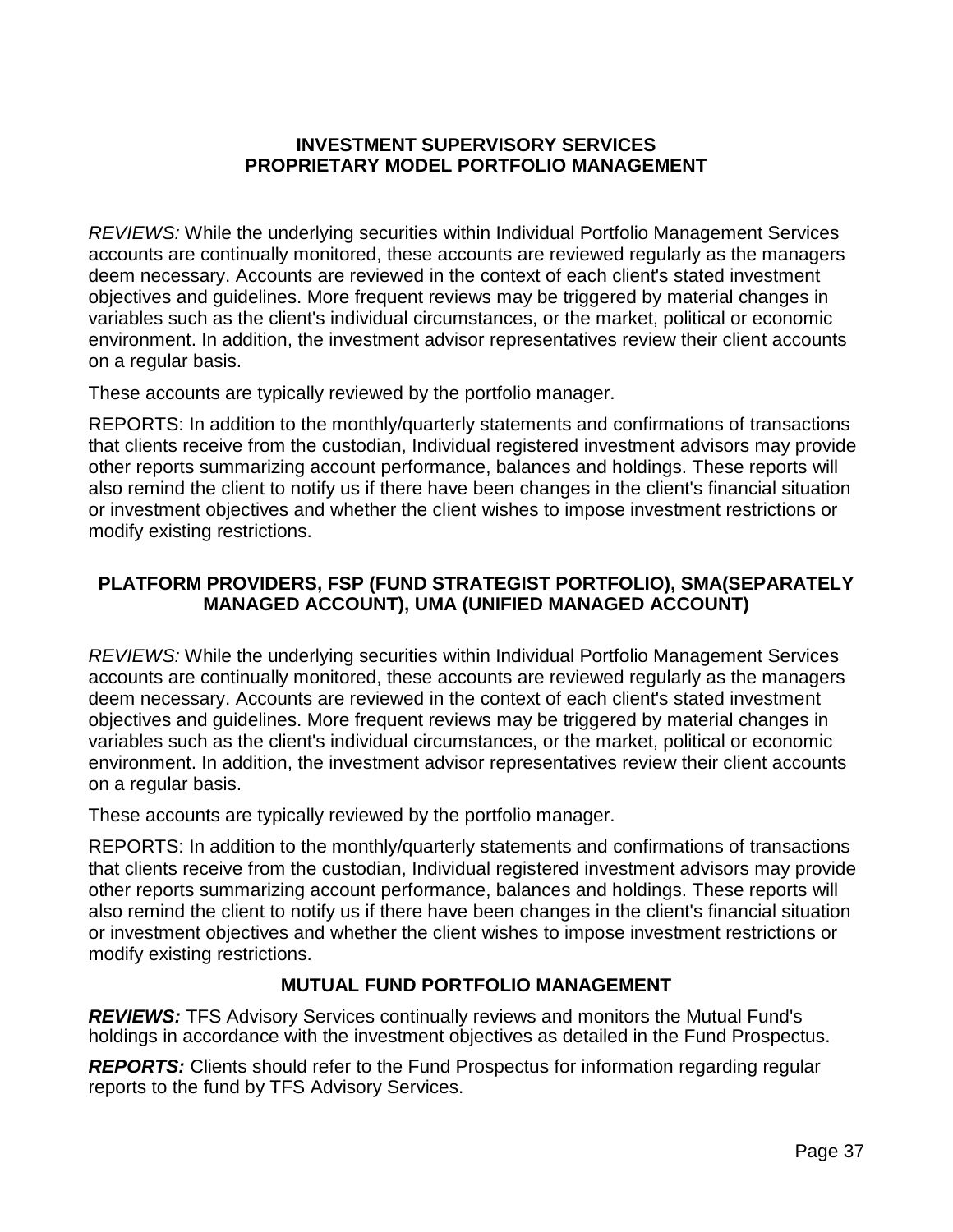#### **PENSION CONSULTING SERVICES**

**REVIEWS:** TFS Advisory Services will review the client's Investment Policy Statement (IPS) whenever the client advises us of a change in circumstances regarding the needs of the plan. TFS Advisory Services will also review the investment options of the plan according to the agreed upon time intervals established in the IPS. Such reviews will generally occur quarterly.

These accounts are reviewed by: The introducing investment advisory representative.

**REPORTS:** These client accounts will receive reports as contracted for at the inception of the advisory relationship and /or TFS Advisory Services will provide reports to Pension Consulting Services clients based on the terms set forth in the client's Investment Policy Statement if and/or when applicable.

#### **SELECTION and MONITORING of THIRD-PARTY MONEY MANAGERS**

**REVIEWS:** These client accounts should refer to the independent registered investment adviser's Firm Brochure (or other disclosure document used in lieu of the brochure) for information regarding the nature and frequency of reviews provided by that independent registered investment adviser.

TFS Advisory Services will provide reviews as contracted at the inception of the advisory relationship.

These accounts are typically reviewed by the corresponding investment advisor representative.

*REPORTS:* These clients should refer to the independent registered investment adviser's Firm Brochure (or other disclosure document used in lieu of the brochure) for information regarding the nature and frequency of reports provided by that independent registered investment adviser.

TFS Advisory Services will provide these client accounts with reports if and when as contracted for at the inception of the advisory relationship.

#### **FINANCIAL PLANNING SERVICES**

**REVIEWS:** While reviews may occur at different stages depending on the nature and terms of the specific engagement, typically no formal reviews will be conducted for Financial Planning clients unless otherwise contracted for.

*REPORTS:* Financial Planning clients will receive a completed financial plan. Additional reports will not typically be provided unless otherwise contracted for.

#### **CONSULTING SERVICES**

**REVIEWS:** While reviews may occur at different stages depending on the nature and terms of the specific engagement, typically no formal reviews will be conducted for Consulting Services clients unless otherwise contracted for. Such reviews will be conducted by the client's account representative.

*REPORTS:* These client accounts will receive reports as contracted for at the inception of the advisory engagement but due to the nature of the service, reports are typically not given.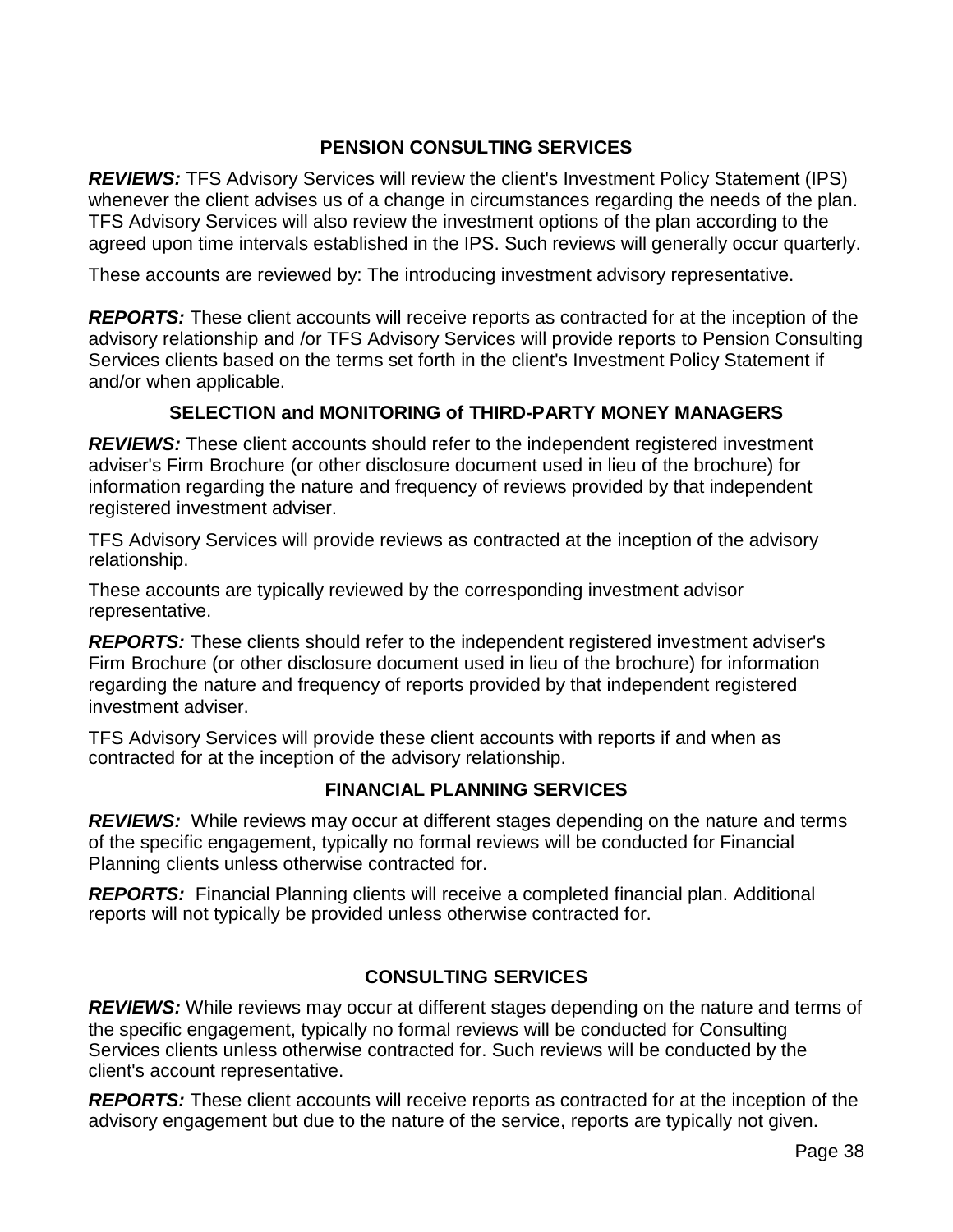# **Item 14 Client Referrals and Other Compensation**

It is TFS Advisory Services policy not to engage solicitors or to pay related or non-related persons for referring potential clients to our firm.

It is TFS Advisory Services policy not to accept or allow our related persons to accept any form of compensation, including cash, sales awards or other prizes, from a non-client inconjunction with the advisory services we provide to our clients unless as allowable under SEC, FINRA or any other self regulatory organization's advisory rules.

# **Item 15 Custody**

We previously disclosed in the "Fees and Compensation" section (Item 5) of this Brochure that our firm directly debits advisory fees from client accounts.

As part of this billing process, the client's custodian is advised of the amount of the fee to be deducted from that client's account. On at least a quarterly basis, the custodian is required to send to the client a statement showing all transactions within the account during the reporting period.

Because the custodian does not calculate the amount of the fee to be deducted, it is important for clients to carefully review their custodial statements to verify the accuracy of the calculation, among other things. Clients should contact us directly if they believe that there may be an error in their statement.

Our firm does not have actual or constructive custody of client accounts.

# **Item 16 Investment Discretion**

Clients may hire us to provide discretionary asset management services, in which case we place trades in a client's account without contacting the client prior to each trade to obtain the client's permission.

Our discretionary authority includes the ability to do the following without contacting the client:

Determine the security to buy or sell; and/or

Determine the amount of the security to buy or sell

Clients give us discretionary authority when they sign a discretionary agreement with our firm, and may limit this authority by giving us written instructions. Clients may also change/amend such limitations by once again providing us with written instructions.